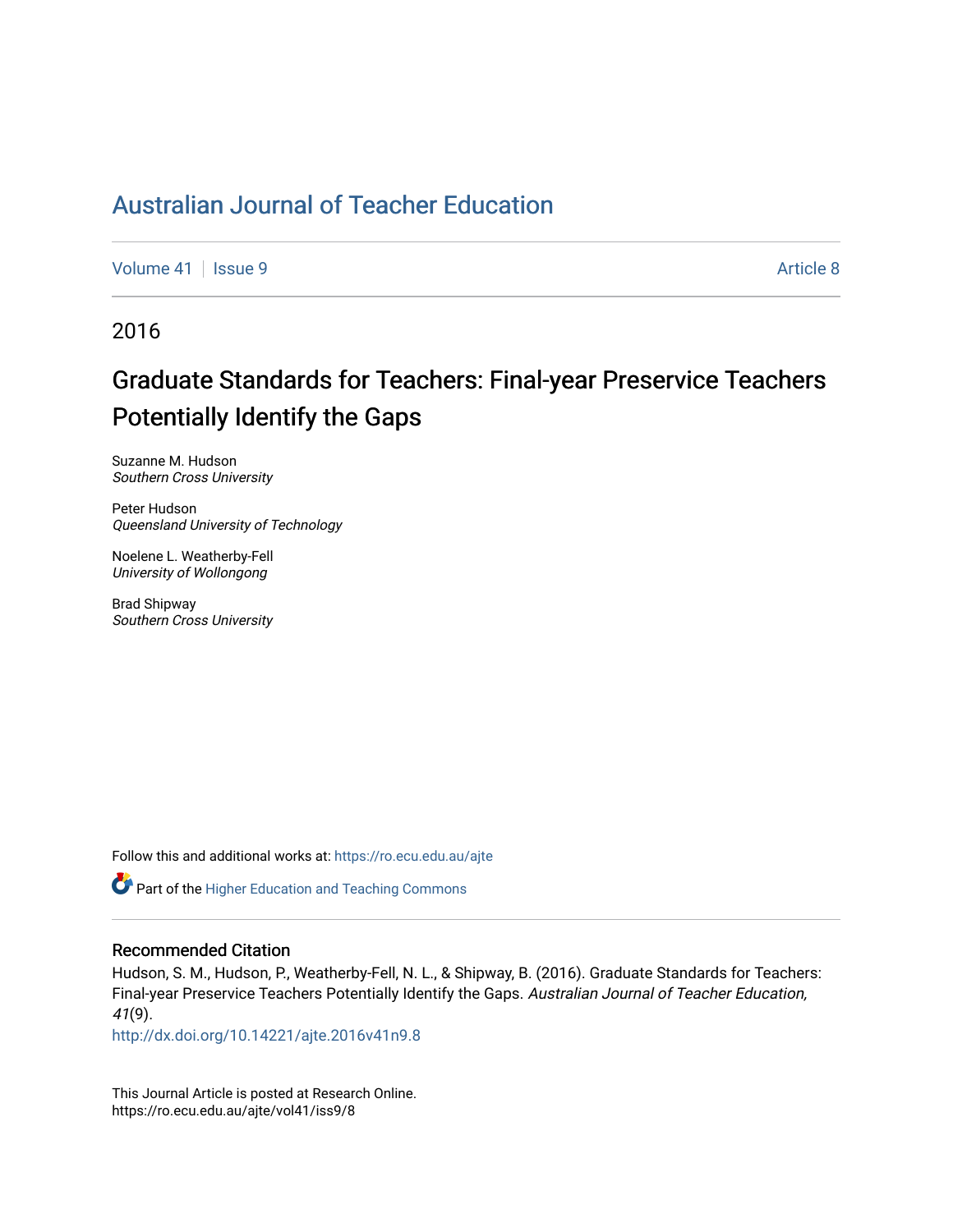## **Graduate Standards for Teachers: Final-year Preservice Teachers Potentially Identify the Gaps**

Suzanne Hudson Southern Cross University Peter Hudson Queensland University of Technology Noelene Weatherby-Fell University of Wollongong Brad Shipway Southern Cross University

*Abstract: The Australian Professional Standards for Teachers (APST) were devised to identify the attributes, skills and practices required of teachers at various career stages. This study investigates final-year preservice teachers' self-reported confidence against the APST at the graduate career stage. This mixed-method study used a Likert scale survey and interviews. Preservice teachers indicated areas of confidence, and also identified potential gaps in their teacher preparation with 30% or more of preservice teachers indicating they lacked confidence to: Use strategies to support full participation of students with a disability; demonstrate understanding for teaching Aboriginal and Torres Strait Islander students; engage with parents and carers to support student learning; and report on student learning to parents and carers. Qualitative data (n=10) explained reasons for these potential gaps, such as a "lack of experience in these areas of teaching" and a need for "universities to ensure experiences in these areas during practicum".* 

## **Introduction**

In 2010 the Australian Institute for Teaching and School Leadership (AITSL) assumed responsibility for the Australian Professional Standards for Teachers, which were endorsed by the Ministerial Council for Education, Early Childhood Development and Youth Affairs (MCEECDYA) in the December of that year (AITSL, 2011). The standards were developed to highlight the attributes and practices for teachers at the various career stages of teaching (e.g. Graduate, Proficient, Highly Accomplished and Lead). For preservice teachers, their goal is to work towards meeting the graduate career stage to successfully make the transition to the profession. However, there is little or no evidence investigating final-year preservice teachers' perceptions of their preparedness to implement these standards before entering the profession. The study aims to determine final-year preservice teachers' perceived readiness for the profession against the prescribed APST at the graduate career stage. The study also attempts to identify potential gaps in their teacher education by considering preservice teachers' perspectives about their confidence for implementing the standards. Understanding the gaps in teacher education from an end-user perspective may assist to advance educational programs presented by tertiary providers.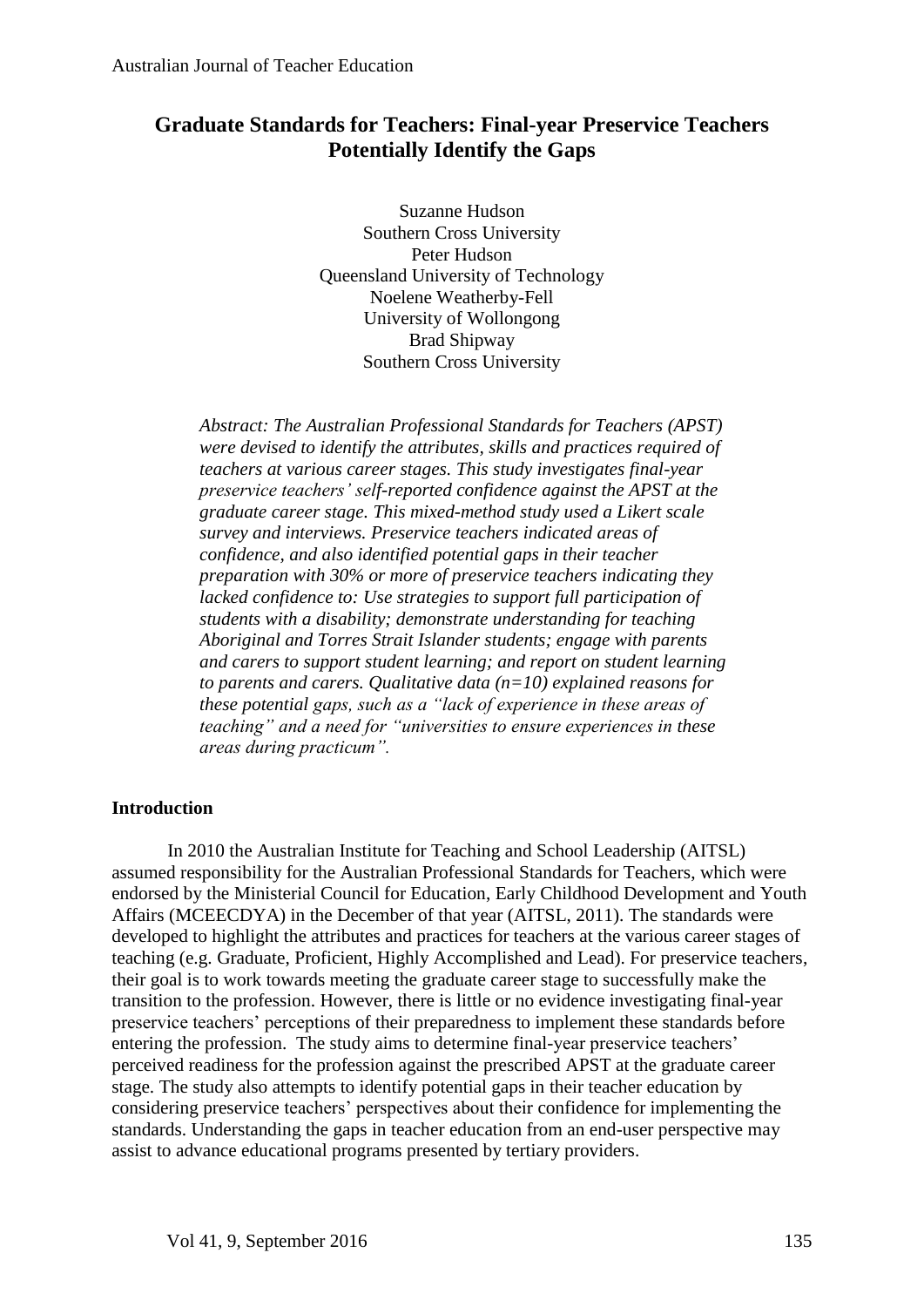## **Literature and Background**

Universities are continually under pressure to enhance their teacher preparation programs for producing work-ready graduates (Barrie, 2006; Teacher Education Ministerial Advisory Group [TEMAG], 2014). This is underpinned by the notion that the "greatest source of variance" that can impact on student outcomes is the teacher (Hattie, 2003, p.3). Hattie continues that "excellence in teaching can have the most powerful impact on achievement" (p. 4). Reviews into teaching and teacher education (e.g., House of Representatives Standing Committee on Educational and Vocational Training, 2007 [HRSCEVT]; Masters, 2009; TEMAG, 2014; Victorian Parliament, Education and Training Committee, 2005) have been further catalysts for the development of an Australian curriculum and standards for teachers. It is envisaged that embedding professional standards with a national curriculum may be a way to develop greater consistency in the delivery of a world-class education system.

The need to undertake regular reviews into teacher education, the revisiting of teacher professional standards, the implementation of proficiency tests, selection of preservice teachers into teacher education programs and, recommendations and funding provided by governments at both state and Federal levels are measures undertaken in a move towards improving teacher quality, particularly as an "investment in Education is in the national interest" (Australian Council of Deans of Education, [ACDE], 2004, p. 1). The regularity of reviews and reports is linked to the ever-changing nature of teaching and teacher responsibility. Due to societal changes "the role of the teacher is probably more complex than it has ever been" (Victorian Parliament, Education and Training Committee, 2005, p. xvi), with the engagement of diverse learners viewed as one of the greatest challenges (DEEWR, 2010). It is hoped that with on-going reviews, research and reform initiatives, more information will become available to inform teacher practices towards improving student outcomes.

At a national level, the need to produce quality teachers was raised in the *National Partnership to Improve Teacher Quality* (2008*)* and the Melbourne Declaration (2008). These reports highlighted that improving teacher quality was a much needed reform if the outcomes for students were to improve. *Smarter Schools National Partnership* (Department of Education and Workplace Relations [DEEWR], 2010) demonstrated the Australian government's willingness to provide funding for advancing the teaching profession. In this reform initiative, the Federal Government funded programs to "attract, train, place, develop and retain quality teachers and leaders" in Australian schools (DEEWR, 2010, p.1). DEEWR proposed the need to have further pathways into teaching, a consistent approach to teacher education by universities, more emphasis on graduates who understand the needs of Indigenous people, national consistency in teacher registration, improved performance management, rewards for quality teaching, and an improvement in access to workforce data. Other initiatives include raising literacy and numeracy standards in "targeted remote communities in the Northern Territory" (p. 1) and elsewhere. Through the implementation of these reforms it is purported that Australian students, no matter what their schooling context, will receive a "world class education" (p. 1).

In 2010, Caldwell and Sutton provided further attributes and practices that were required by beginning teachers. Their review titled *Review of Teacher Education and Induction*, focused on the Queensland context and positioned teacher education programs within national and international directions. Caldwell and Sutton (2010) made twenty-one recommendations that confirm the need for suitable teacher standards and the importance of graduates who understand assessment, teach literacy and numeracy effectively, and possess positive student behaviour management strategies. In response, the report titled *Government*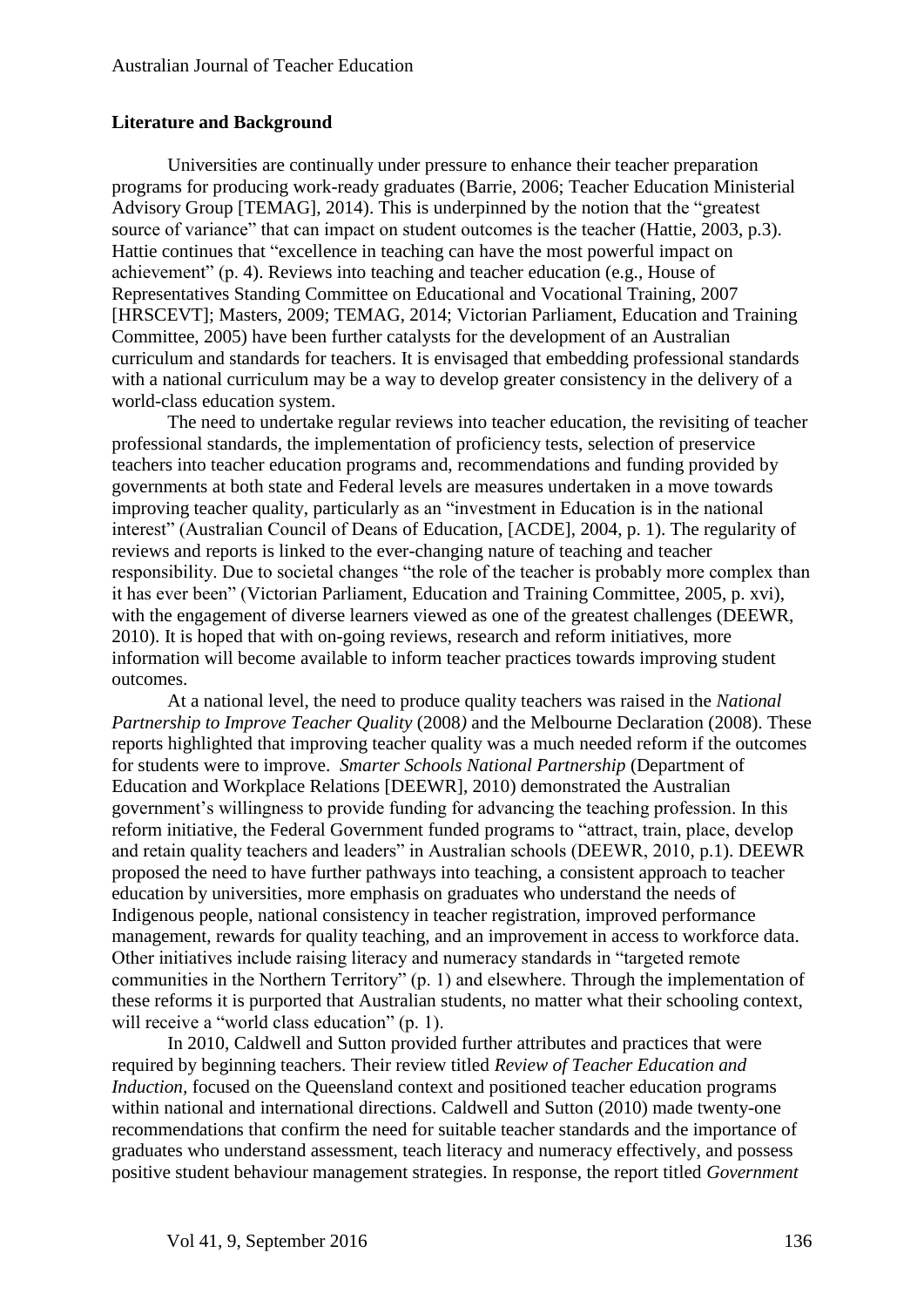*Response to the Review of Teacher Education* (Department of Education and Training, 2011) recognised the recommendations of Caldwell and Sutton. The authors of this government report note that, while Queensland teacher education programs prepare their graduates with the theoretical knowledge, "beginning teachers also need practical skills to apply that knowledge to a wide range of student needs and classroom situations" (p. 1). Suggestions emerging from this report contend that teacher registration bodies and universities support the suggested recommendations "which include a renewed focus on behaviour management and parental engagement, and support for aspiring teachers to acquire practical skills" (p.1).

Implementation of the Australian Professional Standards for Teachers are further measures aimed at raising teacher quality by defining the attributes and practices of effective teaching (AITSL, 2011). It is purported that with the standards a clear vision of what quality teaching looks like is now consistently defined across the country. Government reviews and reports have influenced the development of the standards by providing suggestions on the attributes and practices graduate teachers should possess to become effective teachers (e.g., see HRSCEVT, 2007; Masters, 2009). The development of teaching standards is not only reported in Australia but for over a decade "Worldwide there has been a range of initiatives in the area of standards for teachers as part of a discourse of professionalism" (O'Meara & MacDonald, 2004, p.111). In Australia, the need for teaching standards was first highlighted in 2003 when MCEETYA produced the National Profiles for Teachers. Statements supporting the National Profiles claimed they would promote schools as learning communities, raise the standard and status of the teaching profession, ensure the quality of teacher education programs, and enhance the quality of teacher renewal (MCEETYA, 2003).

Prior to the release of the Australian Professional Standards for Teachers (AITSL, 2011) across Australia, some concerns have been raised about the notion of standards and the lack of empirical evidence that their implementation will raise the quality of teachers and education (Hudson, 2009; Tuinamuana, 2011). It is further argued that standards may be a checklist of teacher attributes and practices that change the focus of teacher education to teacher training with preservice teachers merely ticking the boxes as they proceed through their teacher education course (Zionts, Shellady, & Zionts, 2006). This is supported by Connell (2009) who claims that such a competency-driven model does not support "Education as an intellectual discipline" (p. 7). In addition, there are concerns about the validity and construction processes for creating standards (Zionts et al., 2006). Nevertheless, it is advocated by supporters of the professional standards that they provide graduates and teachers with clear guidelines of generally accepted competencies for the profession (HRSCEVT, 2007) at the various career stages. Hattie (2013) notes that the success, or not, of the standards in influencing teacher quality will depend on their implementation. In their report for AITSL, Marshall, Cole, and Zbar's (2012) outlined that determining success of the APST may be measured within system and sector policies, industrial agreements, and registration processes. A further report by AITSL (2015) entitled *Insights: Evaluation of the Implementation of the Australian Professional Standards for Teachers* concludes that generally the APST were supported by members of the profession however, it was determined that support mechanisms for implementation are essential for the standards to be effective.

In 2014, the Teacher Education Ministerial Advisory Group (TEMAG) released a report *Action now: Classroom ready teachers* that again emphasises the need for quality teacher graduates and reforms to initial teacher education. This report highlights six key directions: National program accreditation for initial teacher education against the Australian Professional Standards for Teachers; Rigorous program accreditation against program standards (AITSL, 2016) with evidence of a sound theoretical underpinning and evidence of effectiveness; Transparent entry into teacher education courses; An integrated system where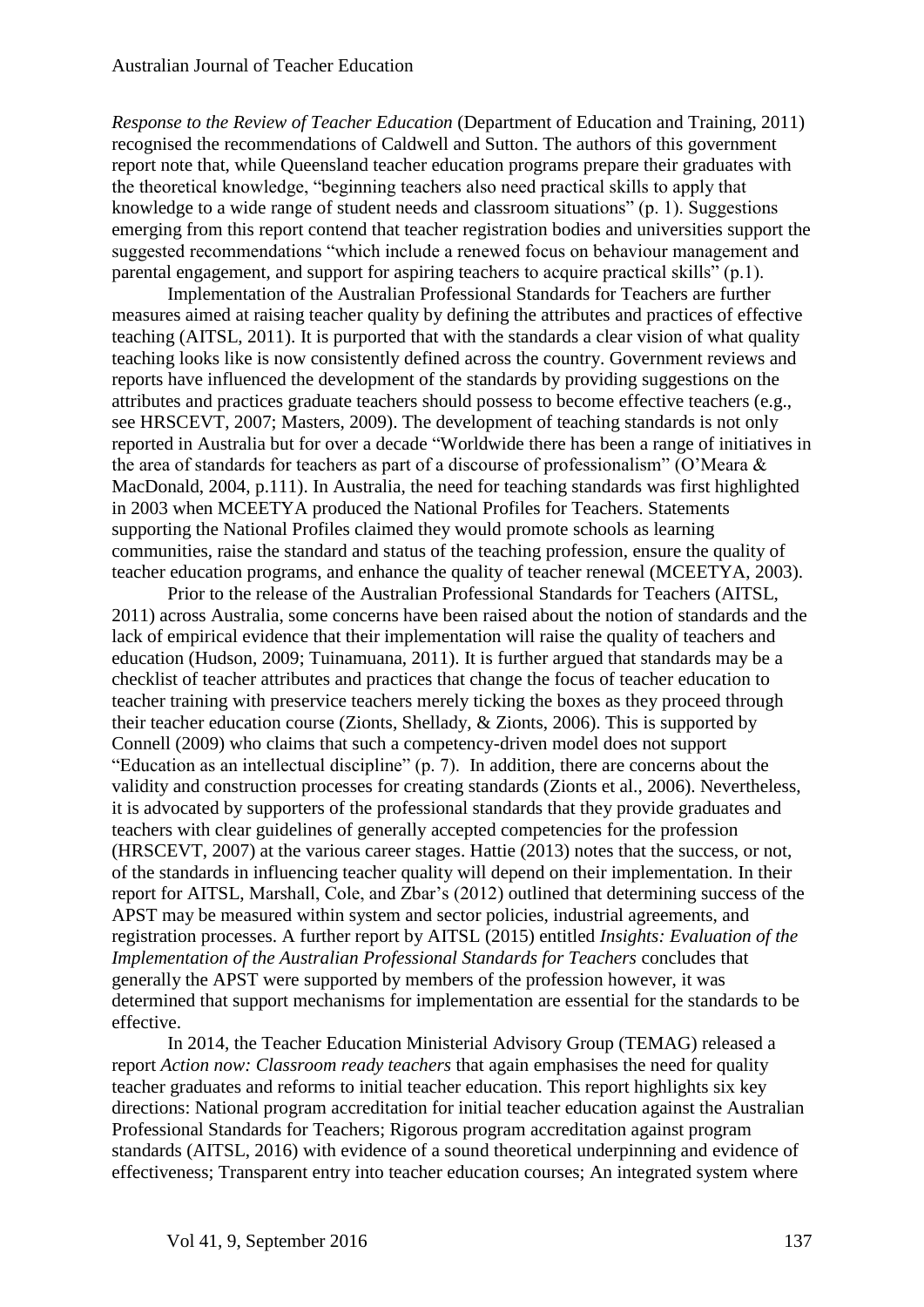higher education providers, schools and schooling systems are working together to produce quality teacher graduates and positive student outcomes; Evidence graduates are ready for teaching and; Teacher pre-registration so beginning teachers can be part of the profession from day one (TEMAG, 2014, p. vii).

Australian universities are responding to the many reforms. Despite the debate and concerns about the standards highlighted above, teacher preparation programs are now aligned to the Australian Professional Standards for Teachers (AITSL, 2011) and, in most states and territories, final-year preservice teachers are assessed against the graduate standards in their final practicum reports (e.g. NSW Professional Experience Framework). By aligning the graduate standards to the professional experience reports it has allowed for the preservice teachers to not only demonstrate knowledge of the standards but an opportunity to apply and demonstrate the standards to their teaching. Additionally, reforms related to initial teacher accreditation (ATSL, 2016), propose a "capstone" assessment task that will demonstrate final-year preservice teachers learning, knowledge, impact on student outcomes and, the successful attainment of the graduate standards. Government bodies hope that these mechanisms will raise the quality of teacher graduates with AITSL (2016) advocating the need to strengthen initial teacher education.

To have work-ready graduates, insights from studies around beginning teachers may show interesting connections to this current study. For instance, in a US study of 40 graduates from a Master of Teaching program, Fantilli and McDougall (2009) show that the beginning teachers involved in the study required further practical activities such as planning for students with exceptional needs and communicating with parents. Similarly, Yost (2006) had identified that beginning teachers require more experience around teaching and classroom management strategies to support students with diverse needs. Research must also investigate preservice teachers' developmental levels to gain an understanding of what they require towards becoming work ready.

The aim of this study was to investigate final-year preservice teachers' perceptions of their Bachelor of Education (primary) teacher preparation. In particular, the preservice teachers, from three universities in two different states of Australia, self-reported their confidence for teaching against the Australian Professional Standards for Teaching (APST) at the graduate career stage.

#### **Research Design Theoretical Position of the Study**

This interpretive study uses a post-positivist perspective and a theoretical framework that draws upon the work of Bandura (1977) who notes that self-efficacy impacts on the ability and confidence to undertake a task (see also Pajares, 2003). Bandura (1977) identifies that self-efficacy can be influenced by: *Mastery experiences* where a task is repeated hence, skills are gained from practice; *Vicarious experience,* which is the successful modelling of a task which gives confidence to the observer that they can also achieve; *Social Persuasions,* which is the encouragement or discouragement received by others while undertaking the task; *Physiological factors,* which is the way a person may respond to stress which impacts on their ability to complete a task. Although positive self-efficacy or, high levels of selfconfidence (Pajares, 1992) does not always equate to ability, Bandura (1994, 1977) advocates that people with strong levels of confidence will experience accomplishment, personal wellbeing and higher achievement in the attainment of specific goals. Furthermore, self-efficacy can influence the way in which a task is initiated and the determination applied in overcoming difficulties that may arise (Bandura, 1977). There is also some evidence to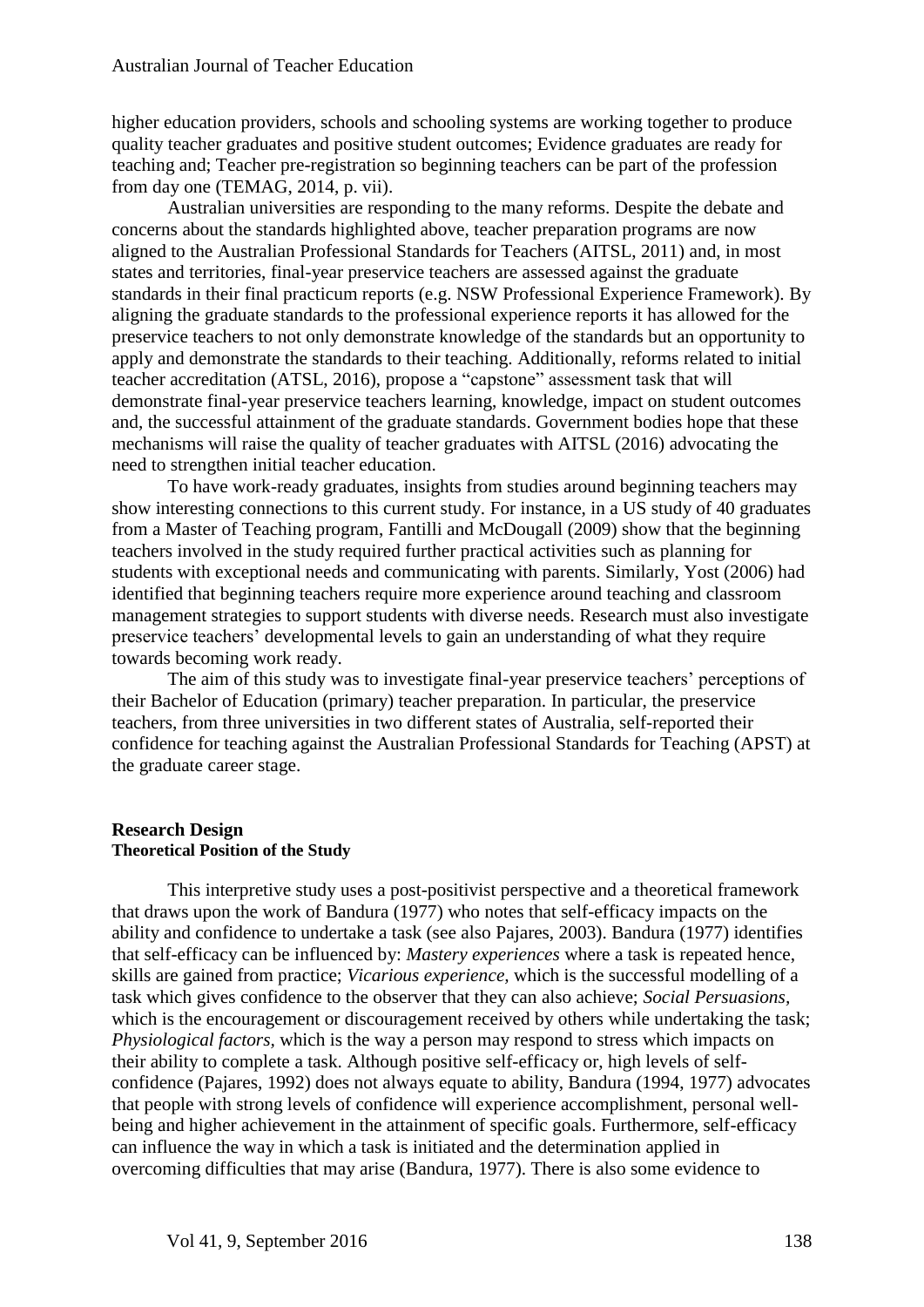suggest that, in some key learning areas, a teacher's perception of confidence to teach can be directly related to their teaching ability in the classroom (Hudson, 2011; Jamieson-Proctor, Burnett, Finger, & Watson, 2006; Jamieson-Proctor & Finger, 2006; Russell-Bowie, 2011), and can be linked to student success and achievement (Dellinger, Bobbett, Olivier, & Ellett, 2008; Tschannen-Moran & Hoy, 2007).

#### **Method**

This study included 312 final-year preservice teachers from three universities across two states of Australia. The names of all participants, their university, and their locations were de-identified to maintain anonymity. Such ethical considerations are important to protect the participants and allow for authentic responses (Creswell, 2009). The final-year preservice teachers in this study were asked to reflect on their learning and report on their confidence against the APST at the Graduate career stage. This study employed an explanatory mixed-method approach through a two-part research design (Ivankova, Creswell, & Stick, 2006). All participating final-year preservice teachers self-reported their confidence on a five-part Likert survey (Part 1). The results from the survey were used to inform the development of questions for one-to-one interviews with 10 participants (Part 2). The interviews provided further explanation about the underlying reasons for such responses indicated in Part 1.

The survey was administered at the end of the first semester of the preservice teachers' final year of their teacher education degree. Incomplete survey responses were discarded (Hittleman & Simon, 2006), leaving 312 completed responses for analysis. Quantitative data were analysed using SPSS (a statistical analytical software package) by collating agree and strongly agree items to provide an indication of the level of agreement associated with their confidence to engage with each focus area within the APST at the Graduate career stage. Statistical measures included percentages, mean scores and standard deviations and were presented in tables associated with the seven APSTs and 37 Focus Areas. This then allowed for analysis and discussion.

Qualitative data involved interviewing 10 final-year preservice teachers (three each from two universities and four from another university) four weeks after completing the survey. Table 1 summarises the age and gender of the preservice teachers. There were 10 final-year preservice teachers interviewed, eight females and two males. Seven participants were in the 20-30 year age group while two were in the 30-40 age groups and one in the 40- 45 age group.

Interviews were selected via volunteer sampling (Creswell, 2009) and, similar to the survey, interview data remained confidential with pseudonyms noted at the time when the interview data was transcribed. Questions were derived from the analysis of the statistical data that required further exploration. For example, and with reference to a specific survey item, participants were asked, "In the survey data many preservice teachers indicated they were not confident for demonstrating an understanding for teaching Aboriginal and Torres Strait Islander students, why do you think this was the case?" Similarly, "the survey showed that many preservice teachers were not confident engaging with parents and carers to support student learning, why might this be the case?" These digitally-recorded semi-structured interviews were between 30 and 45 minutes duration. The interviews were transcribed by an experienced research assistant and then hand-coded to ensure the researchers were close to the data (Creswell, 2014). The questions and subsequent coding of the data into themes related to the statistical findings with the purpose of exploring why the preservice teachers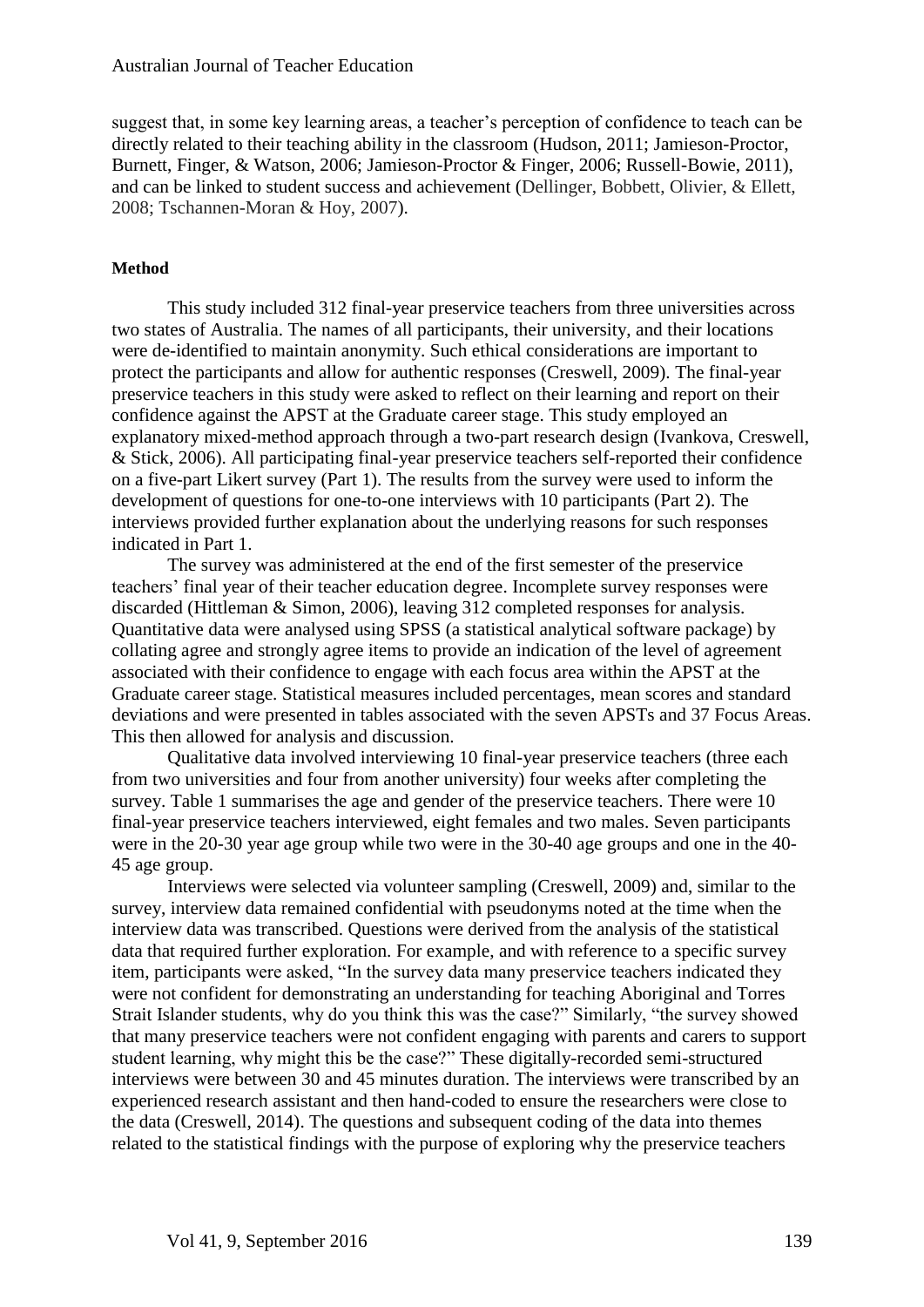| Summary of the preservice teachers who participated in the interviews |        |           |             |        |           |  |
|-----------------------------------------------------------------------|--------|-----------|-------------|--------|-----------|--|
| Participant                                                           | Gender | Age range | Participant | Gender | Age range |  |
|                                                                       | Female | $20 - 25$ |             | Male   | $20 - 25$ |  |
|                                                                       | Female | $40 - 45$ |             | Female | $30 - 35$ |  |
|                                                                       | Female | $20 - 25$ |             | Female | $20 - 25$ |  |
|                                                                       | Female | $35-40$   |             | Female | $25 - 30$ |  |

had responded to the survey as they did. In this way, the qualitative data was used to explain the quantitative data hence, the data were complementary.

> 5 Female 25-30 10 Male 20-25 **Table 1: Age and Gender of Interviewed final-year preservice teachers (PST)**

#### **Results and Discussion**

Standard 1 focused on preservice teachers' (PST) perceptions of knowing students and how they learn. Although the significant majority of preservice teachers believed they had an understanding of how students learn and the intellectual development of students, more than 10% were either unsure or disagreed they had confidence in focus areas 1.3-1.6 (Table 2). Indeed, there were only 62% who agreed they could use strategies to support students with a disability and 60% who felt they could engage Aboriginal and Torres Strait Islander students. Despite claiming confidence for differentiated teaching (focus area 1.5), confidence in their abilities to engage with a diverse student population tended to be an issue for many final-year preservice teachers (e.g., focus areas 1.3, 1.4, 1.6).

| <b>APST</b> focus area at Graduate career stage                                | $\frac{6}{10}$ | M    | SD.  |
|--------------------------------------------------------------------------------|----------------|------|------|
| 1.1 Understand the intellectual development of students                        | 90             | 4.00 | 0.44 |
| 1.2 Understand how students learn                                              | 98             | 4.19 | 0.46 |
| 1.3 Successfully teach students with diverse cultural backgrounds              |                | 3.78 | 0.63 |
| 1.4 Implement lessons to engage Aboriginal and Torres Strait Islander students | 60             | 3.61 | 0.73 |
| 1.5 Differentiate teaching to meet students' learning needs                    | 89             | 4.09 | 0.60 |
| 1.6 Use strategies to support full participation of students with a disability | 62             | 3.67 | 0.74 |
|                                                                                |                |      |      |

\*%=Percentage of students who either "agreed" or "strongly agreed" about their confidence with the APST focus area.

#### **Table 2: Standard 1 – Year Preservice Teachers' Perceptions of Knowing Students and How They Learn (***n***=312)**

As previously highlighted, the interview data explored reasons behind statistical data, particularly with focus areas 1.3, 1.4, 1.6. It seems some final-year preservice teachers reported they disagreed they were confident in these three areas due to a lack of experience. A typical response noted: "Even though I have experienced three different practicums, I can honestly say I have no experience in teaching students with a disability, students from diverse cultural backgrounds or Indigenous students" (PST 5). It was apparent from the interviews that the final-year preservice teachers had completed units at university but it seemed their lack of experience in the classroom impacted their level of confidence.

*We talked about diversity for four years in various units we studied at university however, not having the experience is why so many of us would say we don't have the same level of confidence as we do with other areas of our teaching (PST 1).*

There were also suggestions that the final-year preservice teachers were worried they would "say or do the wrong thing when working with Indigenous students or students from culturally different backgrounds" (PST 10). While some final-years admitted "I think I need to go and investigate more information about different cultures as I need to know more if I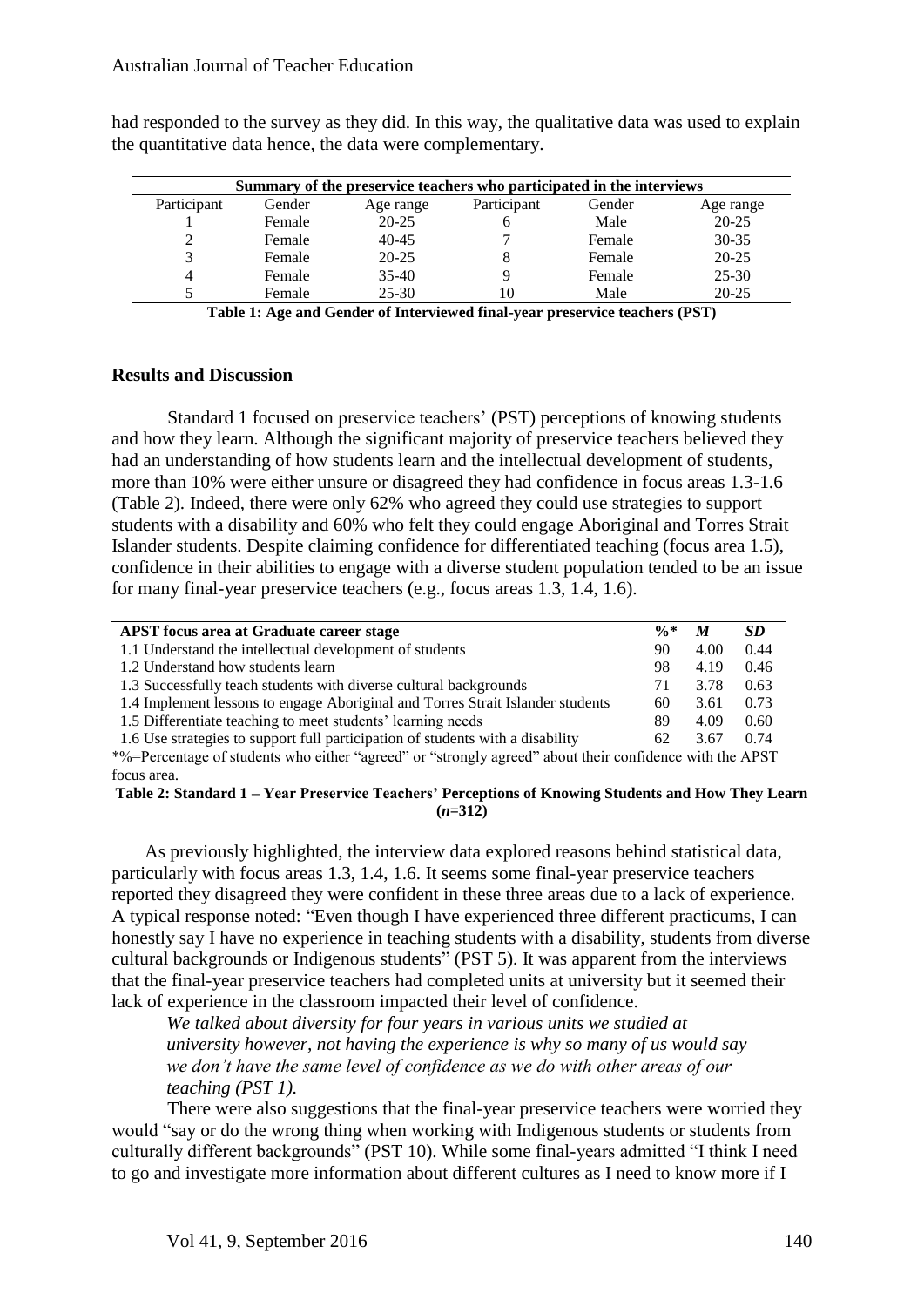am to be a successful teacher" (PST 3). From the interviews it could be ascertained that the preservice teachers recognised their lack of experiences in these areas however, as can be seen from the last response, the preservice teachers were willing to undertake further professional learning.

Australia has considerable student diversity in its population. The Australian Bureau of Statistics (ABS, www.abs.gov.au) showing that one in four Australians were born overseas and that Aboriginal and Torres Strait Islander may exceed 900,000 by 2026. ABS also report that in 2013 there were 3,958,300 or 20.0% of the population who reported a disability. These figures give a clear indication that teachers entering the workforce must have clear understandings around knowing students' diverse backgrounds and how they can be supported in teaching.

Preservice teacher education may not provide sufficient experiences for engaging with school students from diverse backgrounds or those with disabilities. In-school professional experience placements within the vicinity of various universities may not have classes where there are students from diverse backgrounds or classes with disability students. Despite preservice teachers who have had experiences in classes supporting students with disabilities, the range of disabilities is considerable (e.g., mobility, head, spinal, visual, hearing, cognitive, psychological) and having first-hand experiences across the range of disabilities before entering a school would not be possible in a preservice teacher education program. More than likely, when the preservice teacher graduates to enter a school as a beginning teacher on a class with a disability student, the disability will be unique just as the student is unique.

Beginning teachers working with students who have a disability, will require support to understand and respond appropriately to the uniqueness of the disability. Nevertheless, tertiary education programs need to consider how best to provide information to preservice teachers so they can feel empowered to enact effective practices when they enter the school system. Some preservice teachers noted in the interviews that they were "nervous about working with students with a disability as there are such a range of disabilities" (PST 8). They indicated they hoped that there would be "assistance and guidance when they started teaching so that they could fully understand how best to support students with a disability" (PST 2). Others admitted they would need to undertake "further reading and professional learning to support disability students" (PST  $4 \& 6$ ) indicating they were prepared to find out more to ensure student support in their classroom.

Ninety percent or more of the preservice teachers (*n*=312) self-reported confidence with most of the focus areas in Standard 2, which involved content knowledge and how to teach it. The highest percent was using curriculum knowledge to design lesson plans (95%, Table 3). However, two focus areas (2.4 & 2.7) involving interactions with Aboriginal and Torres Strait Islander students had more than 10% of preservice teachers who could not agree they were confident in these areas.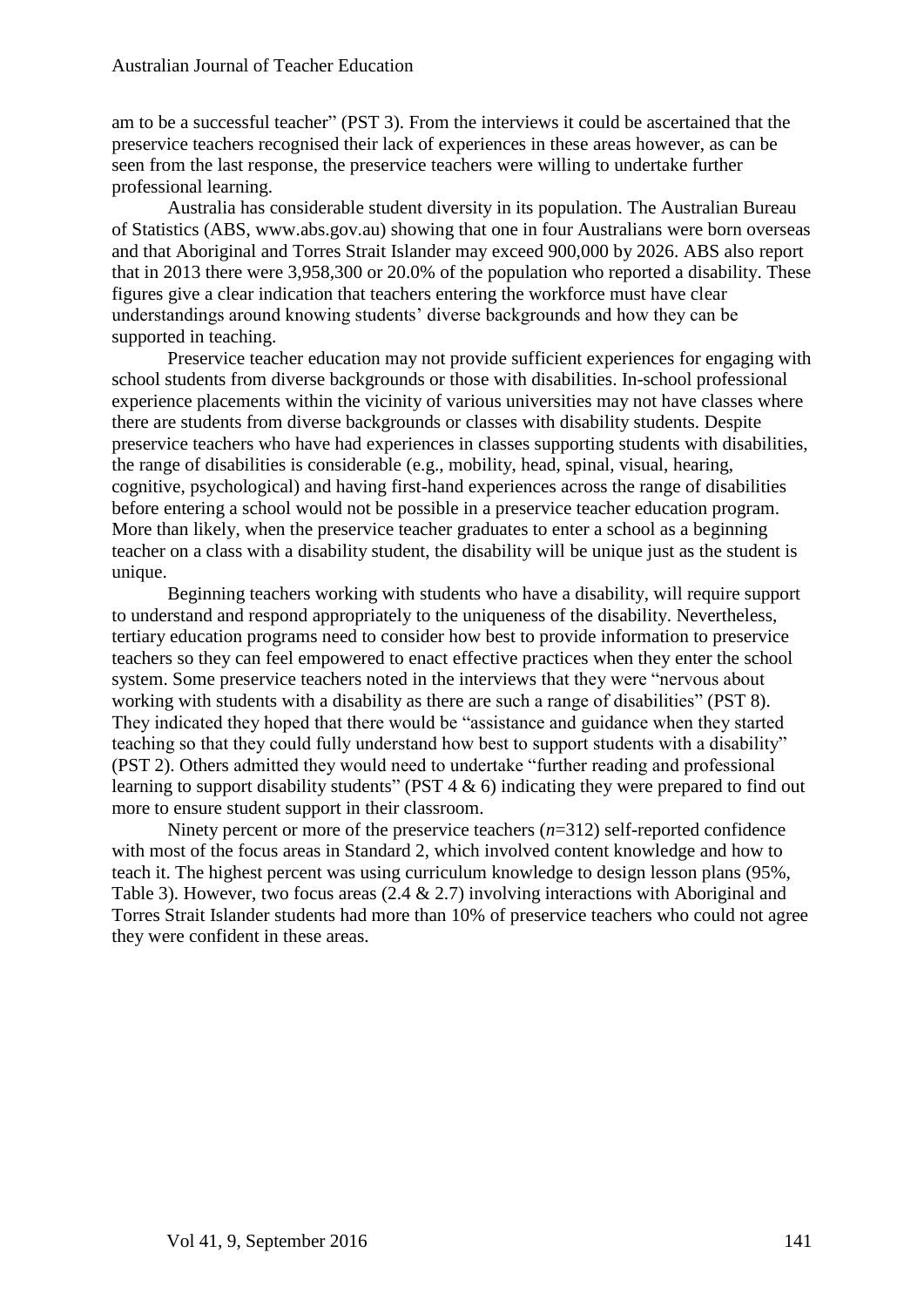| <b>APST</b> focus area at Graduate career stage                                     | $\frac{6}{8}$ | M    | <b>SD</b> |
|-------------------------------------------------------------------------------------|---------------|------|-----------|
| 2.1 Demonstrate content knowledge for teaching                                      | 93            | 4.17 | 0.55      |
| 2.2 Sequentially organise content knowledge for teaching                            | 91            | 4.20 | 0.59      |
| 2.3 Use curriculum knowledge to design lesson plans                                 | 95            | 4.32 | 0.60      |
| 2.4 Demonstrate understanding for teaching Aboriginal and Torres Strait Islander    | 70            | 3.75 | 0.69      |
| students                                                                            |               |      |           |
| 2.5 Apply strategies for teaching numeracy                                          | 93            | 4.17 | 0.55      |
| 2.6 Incorporate ICT skills across the curriculum                                    |               | 4.23 | 0.67      |
| 2.7 Demonstrate respect for teaching Aboriginal and Torres Strait Islander students |               | 4.06 | 0.66      |
| 2.8 Apply strategies for teaching literacy                                          |               | 4.12 | 0.56      |

\*%=Percentage of students who either "agreed" or "strongly agreed" about their confidence with the APST focus area.

**Table 3. Standard 2 - Preservice Teachers' Perceptions of Knowing the Content and How to Teach It**

Interviews investigated the reasons behind the lack of confidence for focus areas 2.4 and 2.7. The final-year preservice teachers noted that they were asked to include Aboriginal and Torres Strait Islander Histories and Culture as part of the planning to highlight cross curricula priorities noted in the Australian Curriculum. Six of the ten participants interviewed noted they did not always understand how they would truly incorporate this into their planning. Additionally, although the interviewees felt they had an understanding for teaching Aboriginal and Torres Strait Islander students, their lack of experience impacted their ability to confirm they were confident in their practice. Typical responses came from PST 7 and 9 respectively.

*I actually feel quite confident for teaching in most areas. We have certainly covered a lot of information at university about teaching Aboriginal and Torres Strait Islander students, so I guess you could say I have an understanding but I am definitely not confident because my experience is limited.*

*I feel I have studied the teaching of Aboriginal and Torres Strait Islander students at university. But the lack of teaching Aboriginal students has made me concerned that I am not ready for teaching. I am hoping with experience I will gain effective teaching practices.*

Considerable numbers of preservice teachers in this study indicated a lack of confidence for understanding about Aboriginal and Torres Strait Islander students. Analysing the coursework for the universities involved in this study, there appears ample opportunities through coursework materials for understanding Aboriginal and Torres Strait Islander students. The main issue as suggested in the interviews is that many preservice teachers have not had first-hand experiences with Aboriginal and Torres Strait Islander students during professional school experiences. Indeed, Bandura (1977, 1994) purports the importance of Mastery Experiences in the development of self-efficacy or levels of confidence. Conversely, without the experiences, it seems these preservice teachers could not report or agree they were confident for teaching Aboriginal and Torres Strait Islander students although they did report in the interviews they had an understanding. Indeed, many schools associated with the university may not have classes with Aboriginal and Torres Strait Islander students, which limits first-hand opportunities for preservice teacher engagement. Furthermore, mentor teachers may not have identified those students who had culturally diverse backgrounds in their classrooms. Preservice teachers may have taught Indigenous and Torres Strait Islander students without even realising.

The final-year preservice teachers (*n*=312) reported on their confidence on each of the focus areas aligned with Standard 3. Again, 90% or more claimed they were confident in most of the Standard 3 focus areas (i.e., 3.1-3.4; Table 4). Evaluation strategies to improve student learning (3.5) and engaging with parents and carers to support student learning (3.6)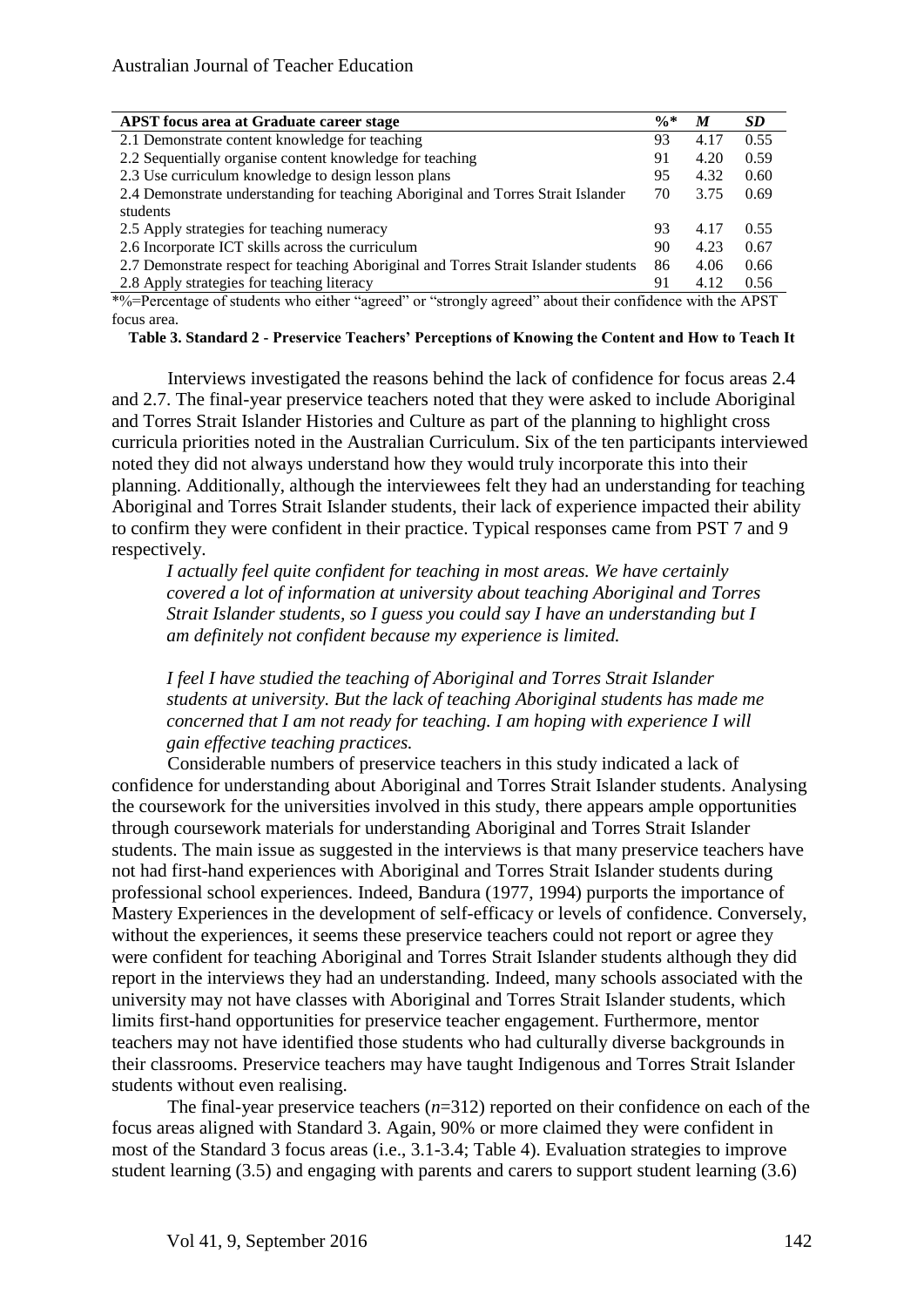were below 90%. Indeed, nearly a third of the participants were unsure or disagreed they could engage with parents and careers to support student learning.

| <b>APST</b> focus area at Graduate career stage                              | $\frac{0}{6}$ * | M    | SD.  |
|------------------------------------------------------------------------------|-----------------|------|------|
| 3.1 Set achievable learning goals for all students of all abilities          | 91              | 4.31 | 0.55 |
| 3.2 Sequence suitable learning experiences                                   | 95              | 4.21 | 0.52 |
| 3.3 Use a wide range of teaching strategies                                  | 96              | 4.25 | 0.54 |
| 3.4 Demonstrate a range of communication skills in the classroom             | 95              | 4.23 | 0.57 |
| 3.5 Demonstrate a range of evaluation strategies to improve student learning | 86              | 3.95 | 0.54 |
| 3.6 Engage with parents and carers to support student learning               | 69              | 3.71 | 0.73 |
|                                                                              |                 |      |      |

\*%=Percentage of students who either "agreed" or "strongly agreed" about their confidence with the APST focus area.

**Table 4. Standard 3 - Preservice Teachers' Perceptions of Planning for and Implementing Effective Teaching and Learning**

Interviews assisted in explaining why there may be discrepancies in their confidence with certain focus areas, such as focus areas 3.5 and 3.6. An emerging theme from the preservice teacher responses indicated that the short four to six weeks available for professional experience did not allow time for the implementation of ongoing evaluation strategies for improving student learning. Although preservice teachers noted they understood the various assessment strategies and incorporated this into their teaching, there was little time to demonstrate ongoing evaluation strategies. All preservice teachers involved in this study called for a rethinking of professional experience that allowed for enough time to further develop important teaching practices including on-going evaluation to support student learning.

Over half of the preservice teachers noted that during professional experience their mentor teachers were not supportive of them interacting with parents and carers. The preservice teachers commented that mentor teachers provided reasons about their reluctance such as "providing incorrect feedback about student learning to parents and carers" (PST 1) and an importance for the preservice teacher to be "focussing on teaching rather than dealing with parents" (PST 4). One preservice teacher (PST 10) noted that their mentor teacher stated that "there will be plenty of time for you to get to work with parents once you are teaching". Teaching is more than just what happens in the classroom. Working with parents and carers to support student learning is pivotal if students are to have positive outcomes for learning. Mentor teachers hosting preservice teachers during professional experience should be educated about supporting their mentees to understand the broader role of teachers within school communities. Therefore, the final professional experience needs to incorporate opportunities for preservice teachers to develop a deeper understanding about the wider role of the teacher that includes, working with parents and carers to support student learning.

Although there was considerable confidence for planning and implementing effective teaching and learning, preservice teachers require further understandings around evaluative strategies for improving learning. It is possible that those not indicating confidence in this area have been shown evaluative strategies at the university level, however, a toolkit of strategies needs to be more visible. There is caution from mentor teachers in allowing preservice teachers to engage with parents and carers to support student learning, particularly as there can be delicate situations requiring a professional with considerable experience to address issues. Nevertheless, preservice teachers in their final year are months away from having their own classrooms and interacting with parents and carers. Without adequate experiences in a lead up to employment, beginning teachers can struggle with knowing how to engage with parents and carers. Providing opportunities for mentoring preservice teachers' engagement with parents may assist in building confidence. Such opportunities might include sitting in on parent-teacher interviews or guided involvement in a parent-teacher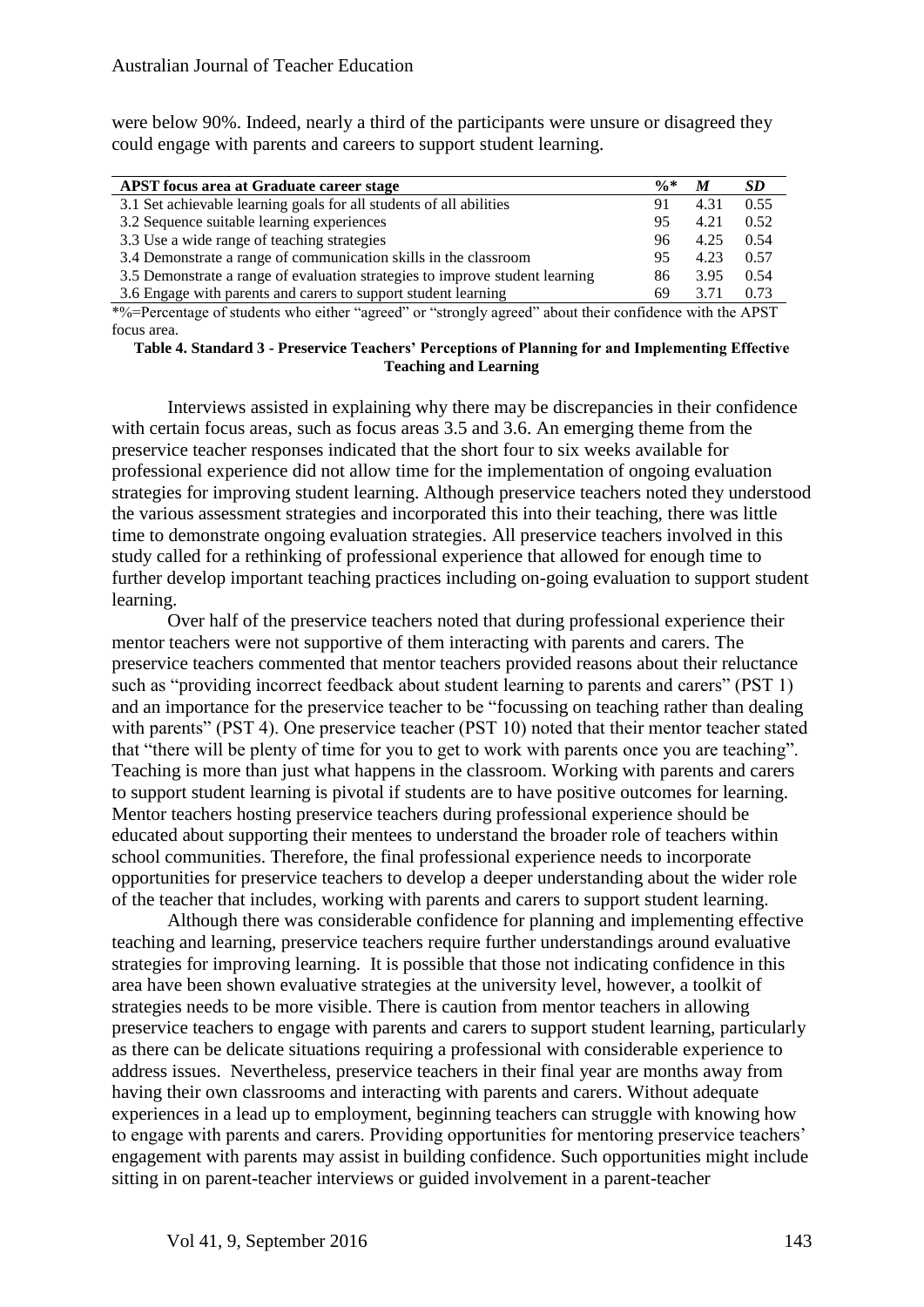conversation. Universities may also need to embed role playing situations on learning how to address parents with issues about the school, teacher, other students and educational outcomes.

Standard 4 had high percentages across its focus areas, with 89% or more reporting they were confident with each focus area (Table 5). Supporting inclusive student engagement in the classroom (4.1), having clear expectations for teaching (4.2), using practical strategies to manage student behaviour (4.3) and monitoring student safety (4.4) were indicated as strengths with 90% or more claiming they were confident in these areas.

| <b>APST</b> focus area at Graduate career stage                                                          | $\frac{0}{6}$ * | M    | SD.  |
|----------------------------------------------------------------------------------------------------------|-----------------|------|------|
| 4.1 Support inclusive student engagement in the classroom                                                | 94              | 4.14 | 0.53 |
| 4.2 Organise the classroom with clear expectations for teaching                                          | 95              | 4.25 | 0.57 |
| 4.3 Use practical strategies to manage student behaviour                                                 | 90              | 4.13 | 0.64 |
| 4.4 Monitor student safety and well-being in the school and classroom                                    | 94              | 4.21 | 0.58 |
| 4.5 Maintain ethical use of all ICTs in teaching                                                         | 89              | 4.16 | 0.64 |
| *0/-Dercentege of students who either "gareed" or "strongly gareed" about their confidence with the ADST |                 |      |      |

\*%=Percentage of students who either "agreed" or "strongly agreed" about their confidence with the APST focus area.

#### **Table 5. Standard 4 - Preservice Teachers' Perceptions of Creating and Maintaining Supportive and Safe Learning**

Interview data explained reasons behind those who may be unsure or disagree with their confidence for maintaining ethical use of all ICTs in teaching (focus area 4.5). Interviewees who disagreed they were confident in ICTs stated there was "such a range of ICTs available they could not agree they were confident in this area" (PST 6). Other preservice teachers noted they required "more information about the ethical use of ICTs" and suggested "a greater emphasis on this in the university coursework (PST 9). The preservice teachers in the interviews raised "concerns about understanding the ethical uses of ICTs and felt further reading and professional learning was required" (PST 3).

Preservice teachers reported considerable confidence for creating and maintaining a supportive and safe learning environment. All ten interviewees described how they had worked with their mentor teachers during professional experience to create an environment that was conducive for student learning. It appeared that during these experiences they had success in the above areas that positively impacted their perceived confidence. Beginning teachers often report considerable issues with managing behaviour in the classroom (Pillen, Beijaard, & Brok, 2013). It is interesting to note that the final-year preservice teachers involved in this study were confident however, they all noted the role of their mentor teacher in assisting them to work towards a positive classroom environment. This highlights the importance of the guidance provided by the mentor teacher for early career teachers in the area of classroom and behaviour management. Those mentoring beginning teachers need to consider how they can guide and support their mentees to ensure they continue to experience success in the above areas as they make the transition to the profession.

Standard 5 was the only standard where percentages of agreed and strongly agreed responses were less than 90% across the board (Table 6). Assessment, feedback and reporting on student learning is essential for effective teaching to occur; however making consistent judgements through moderation about student learning (5.3) and using assessment knowledge to design lesson plans (5.5) had more than 10% unsure or disagreeing they had confidence in these areas. Furthermore, their confidence for reporting on student learning to parents and careers was considerably low (64%, Table 6).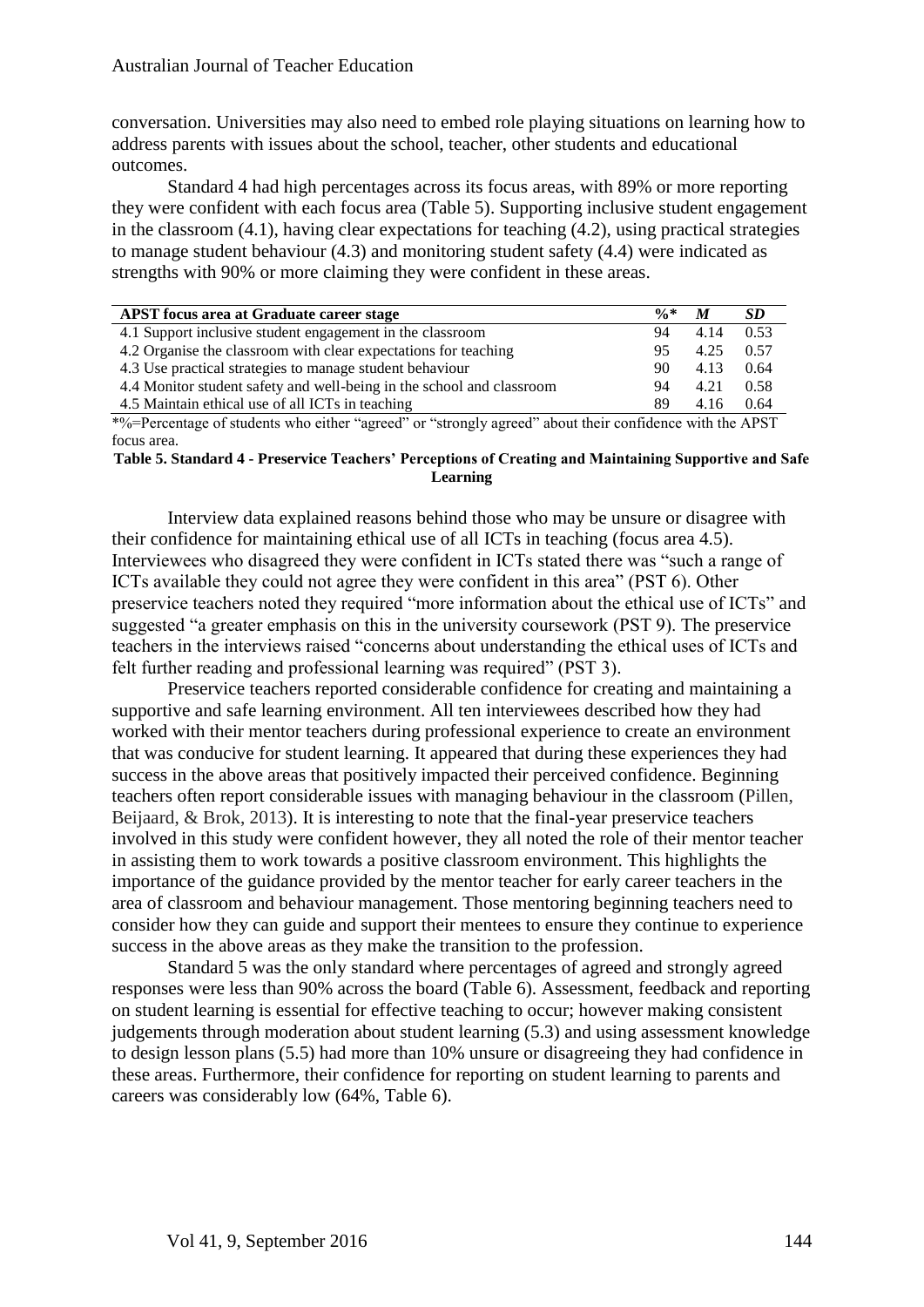| <b>APST</b> focus area at Graduate career stage                          | $\frac{0}{6}$ * | M    | SD   |
|--------------------------------------------------------------------------|-----------------|------|------|
| 5.1 Use formative strategies to assess student learning                  | 89              | 4.06 | 0.56 |
| 5.2 Provide meaningful feedback to students to support their learning    | 89              | 4.09 | 0.59 |
| 5.3 Make consistent judgements through moderation about student learning | 82              | 3.92 | 0.57 |
| 5.4 Report on student learning to parents and carers                     | 64              | 3.64 | 0.78 |
| 5.5 Use assessment knowledge to design lesson plans                      | 87              | 4.11 | 0.64 |
| 5.6 Use summative strategies to assess student learning                  | 89              | 4.07 | 0.57 |
|                                                                          |                 |      |      |

\*%=Percentage of students who either "agreed" or "strongly agreed" about their confidence with the APST focus area.

**Table 6. Standard 5 - Preservice Teachers' Perceptions of Assessing, Providing Feedback and Reporting on Student Learning**

In an explanatory approach, data from interviews provided reasons behind the quantitative statistics. All preservice teachers involved in the interviews reported that they had no experience in reporting to parents. Two preservice teachers noted they had been invited to attend a parent / carer interview as an "observer" (PST 4  $\&$  8). However, none of the participants had experienced how to write a report or discussed with their mentor teachers how to collect appropriate data or what to include when reporting to parents/carers. This lack of experience meant all of the interviewees noted it affected their confidence to undertake such activities. Preservice teachers commented that the mentors did not invite them to parent/carer – teacher interviews because of "confidentiality" (PST 1) or the "parents may feel uncomfortable with an observer in the room" (PST 7) or "sometimes the interviews can get tricky so it is best not to be involved" (PST 3).

At university, it is difficult to have the experience of conducting interviews with parents and carers. The in-school experience is an opportunity for preservice teachers to gain first-hand knowledge before they undertake tasks solo in their first-year of teaching. Being able to share reporting methods and knowing what data to collect and report would be advantageous to preservice teachers, particularly in their final year of their teacher education program. Just as it is common practice in medicine for interns to "observe" patient consults, such experiences would be useful for preservice teachers.

More than 10% of the participants indicated a lack of confidence in the area of assessment, feedback and reporting on student learning. Although university coursework presents strategies around assessment, feedback and reporting, the main issue tends to be having opportunities for engaging in real-world contexts within the associated focus areas. By the end of their final year, many preservice teachers have not had opportunities to make judgements using moderation techniques around student learning. The preservice teachers who had been involved in making judgements about students' work during their professional experiences commented that "they found the moderation process with their mentor teachers highly valuable to their understanding of assessment" (PST 2). They also noted how this process gave them "further insight about what they would report to parents" (PST 1). Indeed, reporting to parents/carers about student learning and assessment and moderation practices would be considered the classroom teachers' responsibility and, consequently, preservice teachers should have first-hand experience in this focus area. Awareness of these selfreported gaps in learning can assist universities and schools to work together to devise new ways for preservice teachers to gain vital first-hand experiences.

A clear majority of final-year preservice teachers reported confidence for each of the focus areas in Standard 6 (Table 7). Indeed, 97% claimed they could apply constructive feedback from supervisors and teachers to improve teaching (6.3).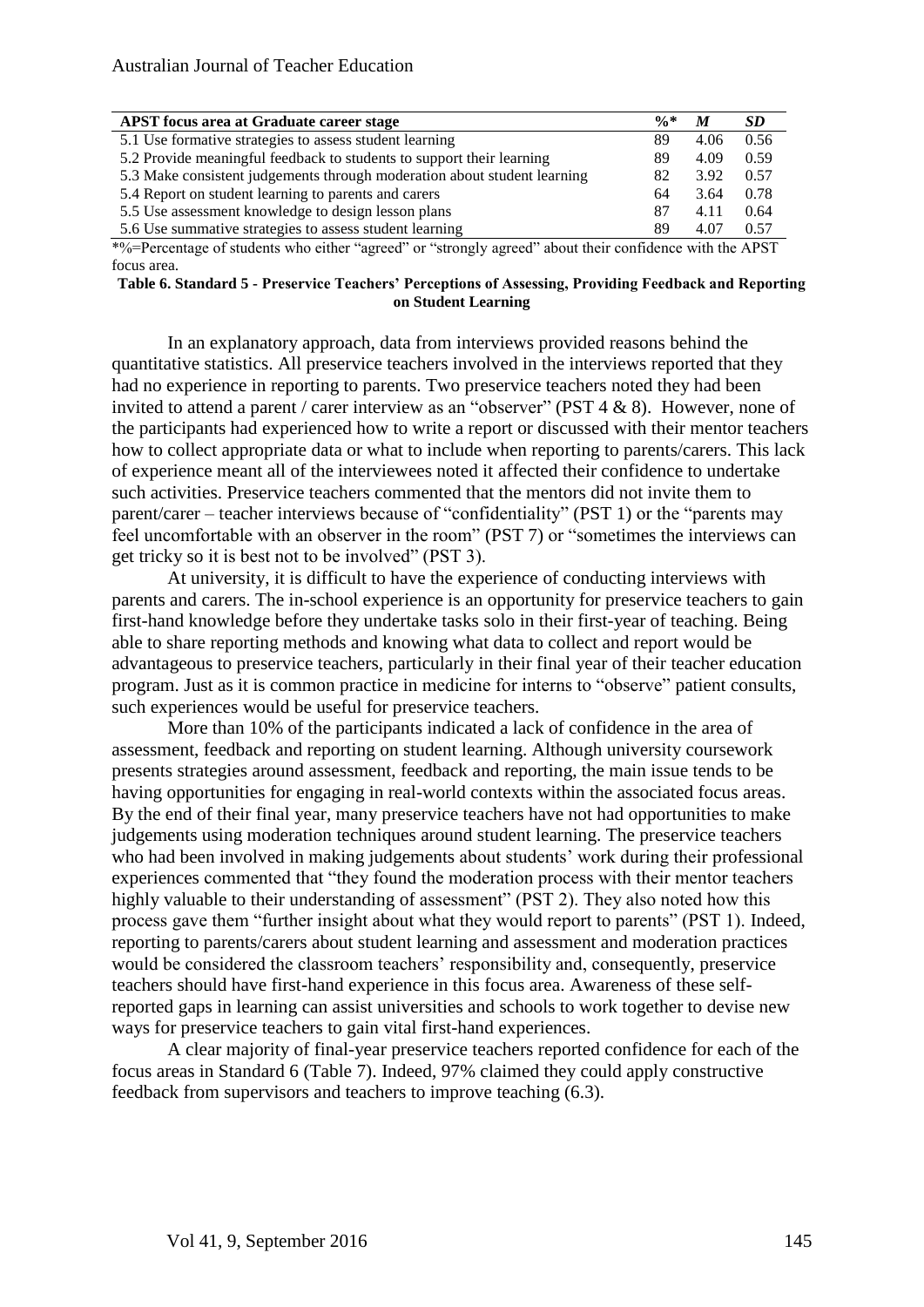| <b>APST</b> focus area at Graduate career stage                                                               | $\frac{0}{6}$ * | M         | <b>SD</b> |  |
|---------------------------------------------------------------------------------------------------------------|-----------------|-----------|-----------|--|
| 6.1 Apply the standards for teaching                                                                          | 91              | 4.09      | 0.55      |  |
| 6.2 Engage in professional development for improvement                                                        | 91              | 4.17      | 0.64      |  |
| 6.3 Apply constructive feedback from supervisors and teachers to improve                                      | 97.             | 4.36 0.54 |           |  |
| teaching                                                                                                      |                 |           |           |  |
| 6.4 Apply professional learning to improve student outcomes                                                   | 93.             | 4.16 0.54 |           |  |
| $*0/-D$ creantege of students who either "egraped" or "etropoly egraped" shout their confidence with the ADCT |                 |           |           |  |

\*%=Percentage of students who either "agreed" or "strongly agreed" about their confidence with the APST focus area.

**Table 7. Standard 6 - Preservice Teachers' Perceptions of Engaging in Professional Learning**

Interview data confirmed reasons why the preservice teachers were confident for engaging in all focus areas of Standard 6. The interviewees noted they had many opportunities to apply the Australian Professional Standards for Teachers (2011) as part of their learning at university and also in the school experiences. They noted "that the professional experience reports incorporated the standards so it was important to keep referring to these as a guide for learning and teaching" (PST 7). They also noted they could see the benefits of professional learning as they were "invited to attend and I gained a lot of information." (PST 6). Additionally, "listening to and enacting feedback from my mentor teacher was how I developed my teaching skills and practices" (PST 8). PST 1 noted that when professional learning was applied in a number of instances "positive impacts on student learning was the outcome and the benefits were encouraging". It seems the consistently high levels of self-reported confidence for the focus areas of Standard 6 related to the positive experiences of the final-year preservice teachers.

Finally, there were two focus areas in Standard 7 (Table 8) where 93% of final-year preservice teachers indicated confidence (i.e., 7.1 & 7.2). However, percentages associated with engaging with parents and carers and networking with professional teaching networks considerably less than 90%.

| $\frac{0}{6}$ * | M    | -SD    |
|-----------------|------|--------|
| 93              | 4.24 | - 0.58 |
| 93.             | 4.22 | 0.58   |
| 82              | 4.01 | 0.75   |
| 79              | 3.89 | 0.68   |
|                 |      |        |

\*%=Percentage of students who either "agreed" or "strongly agreed" about their confidence with the APST focus area.

**Table 8. Standard 7 - Preservice Teachers' Perceptions of Engaging Professionally with Colleagues, Parents/Carers and the Community**

Interview data suggested that a lack of opportunities accounted for some preservice teachers' inability to agree they were confident to engage with parents and carers. The preservice teachers noted "I just wasn't provided with a chance to interact with parents" (PST 5) and "I don't think my mentor teacher was really keen for me to have in-depth conversations with the parents" (PST 1) and finally, "it wasn't encouraged during my professional experience" (PST 10). Indeed, this was a theme that emerged from previous responses to other standards. Data from Tables 4 and 6 also indicated a lack of confidence for engaging with parents and descriptive statistics in Table 8 confirms this concern. It would seem to gain more confidence requires first-hand involvement in the concerns presented by the final-year preservice teachers. Bandura (1977) presents vicarious experiences as a way to develop confidence through observing others modelling practice but mastery experiences necessitates practical applications.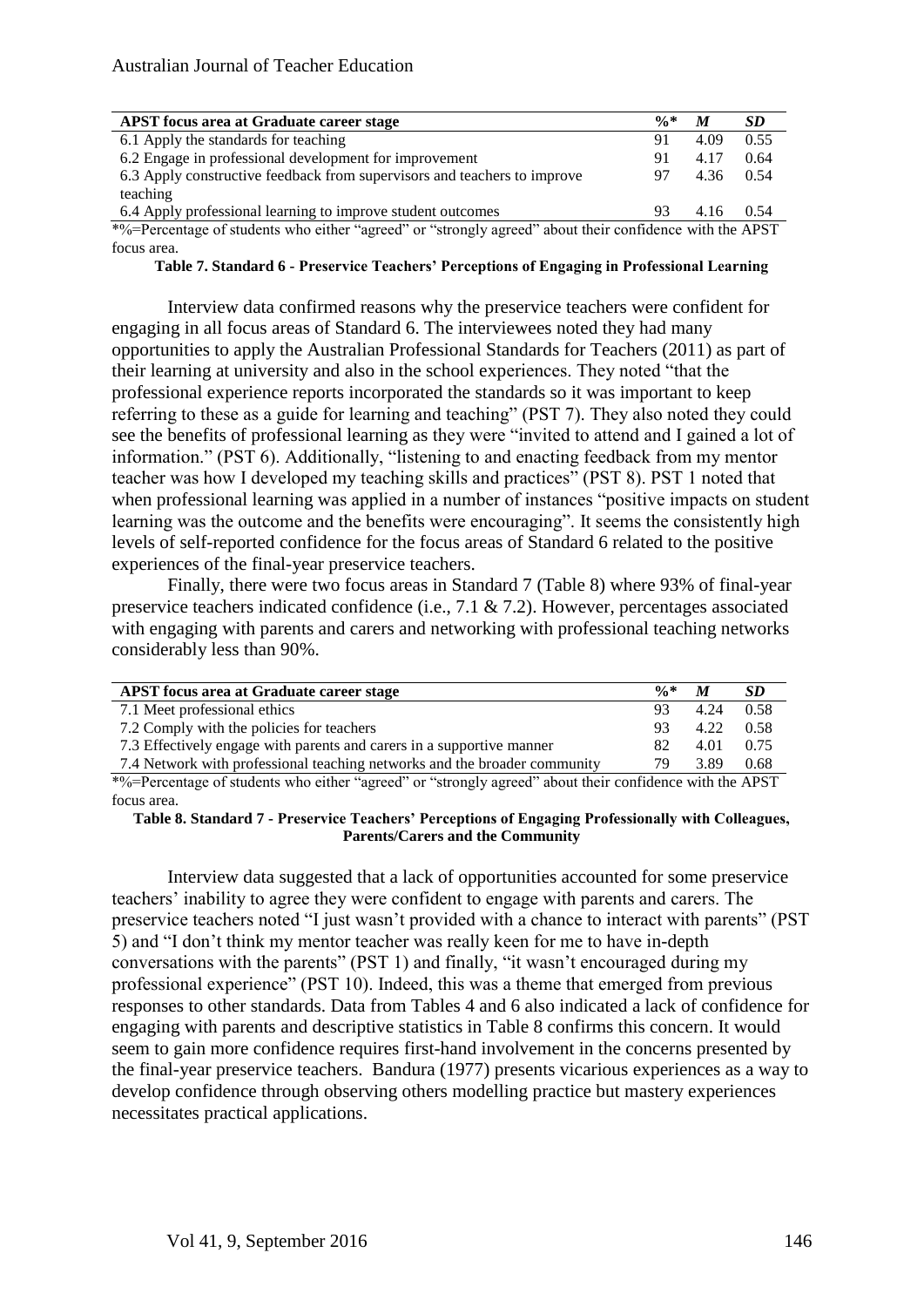#### **Limitations and Further Research**

Although self-reported confidence does not necessarily provide an overall picture of ability, there is evidence to suggest that confident teachers are more likely to achieve positive outcomes for their students (Cripps Clark, & Walsh, 2002; Walsh & Cripps Clark, 2005). Even though the surveys were anonymous, bias through self-reporting may indicate different results (e.g., Marsh & Roche, 1997), however there are cases in other fields where selfreporting may be considered comparable to observational reports from others (e.g., Goodman, Meltzer, & Bailey, 1998). It is suggested that self-reported confidence can provide an indication of preparedness for teaching (Giallo & Little, 2003; Pajares, 1992). This current study draws upon self-reported confidence data, hence, further research can include observations of final-year preservice teacher practices in classrooms to identify the alignment to the APST at graduate career stage. Other studies can include investigating how preservice teachers at different stages in their coursework (e.g., first year, second year, third year) align with the APST at graduate career stage, which may help to differentiate coursework at the tertiary level. A longitudinal study following first-year preservice teachers' confidence across the four years may also indicate whether or not particular preservice teachers remain not confident for teaching throughout the degree, which, can provide valuable information for enrolment in coursework and addressing issues across the four years. In addition, national documents will change (e.g., Donnelly & Wiltshire, 2014; TEMAG, 2014), which is evident from the related reviews into teacher education and discussions about the APST. Thus, there is a need to research changes in documentation to determine the effects on preservice teacher self-reported confidence for teaching with the APST.

#### **Conclusion**

This study investigated final-year preservice teachers' self-reported confidence for teaching aligned with the Australian Professional Standards for Teaching (APST) at the graduate career stage. Survey responses from 312 preservice teachers indicated that 95% or more agreed they were confident for: Understanding how students learn; using curriculum knowledge to design lessons; demonstrating a range of communication skills in the classroom; organising the classroom with clear expectations; and applying feedback from supervisors for self-improvement. The explanatory research design uncovered reasons for perceived gaps in confidence against the APST. Preservice teachers were confident about teaching at the graduate career stage, when they received thorough university coursework and had opportunities to practice these skills in the classroom. However, the final-year preservice teachers potentially identified gaps in their teacher preparation with 30% or more of preservice teachers surveyed indicating they lacked preparation to: Use strategies to support full participation of students with a disability; demonstrate understanding for teaching Aboriginal and Torres Strait Islander students; engage with parents and carers to support student learning; and report on student learning to parents and carers. Interviews reasoned that these gaps were largely a result of not having first-hand experiences during their professional school experiences, mainly because the schools may not have contexts that support these experiences.

There are many methods presented across Australian education systems for gathering evidence of successful accreditation (e.g., Marshall et al., 2012), and, at a preservice teacher level, allowing preservice teachers to self-report their learning can add to this evidence. Although there is debate and criticism about the formation and implementation of the APST, they are recognised across Australia so provide consistency of practice. AITSL, education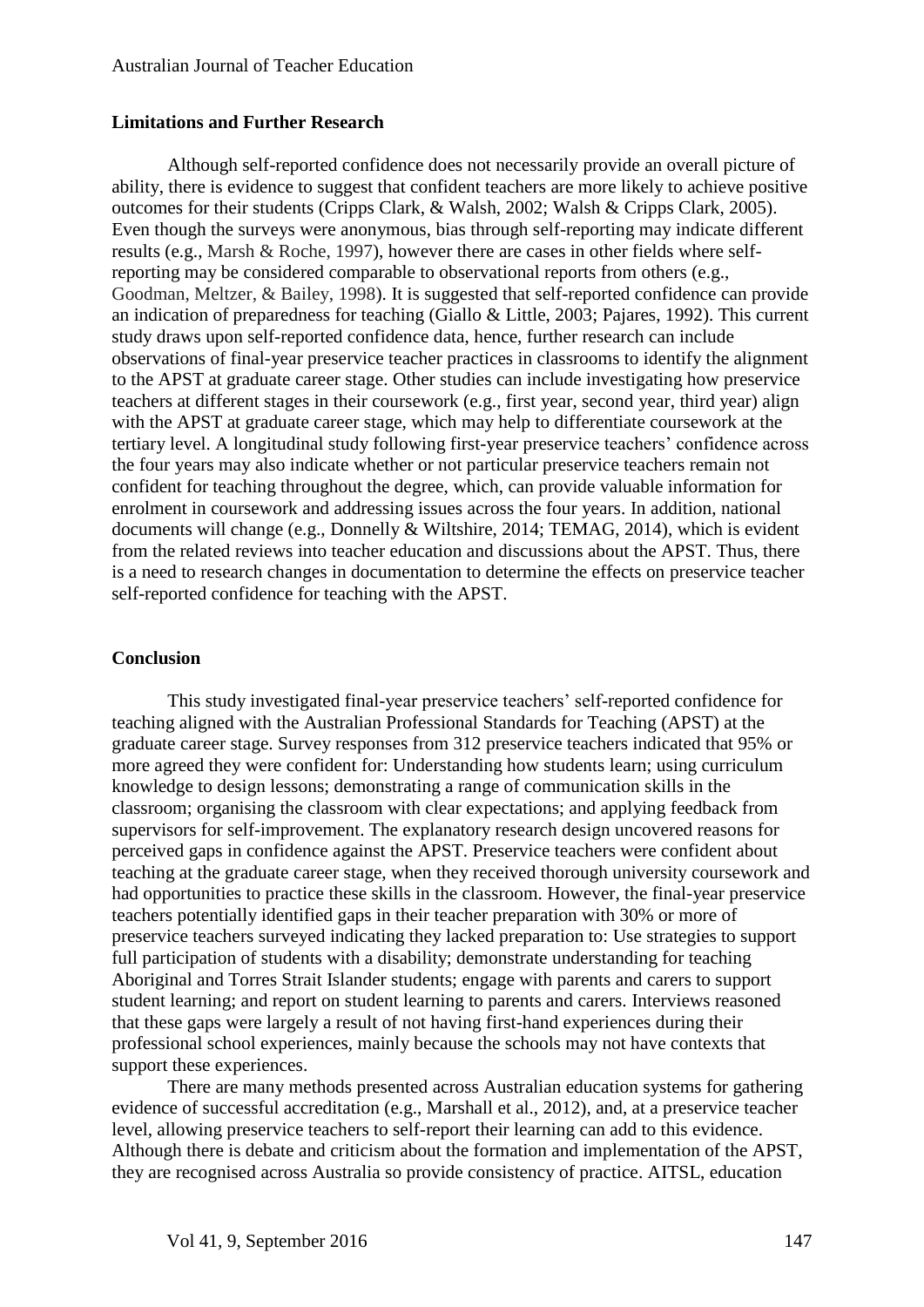departments, universities and schools can further support the preservice teacher process in reaching the Graduate career stage by providing accessible toolkits that build confidence. For instance, preservice teachers lacking confidence in evaluative strategies to support student learning can be provided with a range of resources and how they can be used (e.g., evaluative instruments with application). Such resources need to be apparent on accessible websites and need to be based on research showing consistency across platforms and institutions. Yet, caution must be exercised that these do not become prescriptive but rather examples and exemplars for effective teaching practices. All people have differentiated learning needs and preservice teachers also require differentiation towards becoming a teaching professional. Surveys linked to the APST for graduate career stage can act as an evaluative tool for determining potential strengths and gaps in a teacher education degree. Identifying the potential gaps from the perspective of final-year preservice teachers may aid universities to consider ways for closing the gaps and strengthening areas where final-year preservice teachers may require further support.

Many of the final-year preservice teachers in this study were only weeks away from full-time employment as beginning teachers, where they have full responsibility for the students in their classrooms. It needs to be highlighted that perceived gaps in their confidence to teach within various APST focus areas may develop with time as the preservice teachers make the transition to the profession and gain further experience. The work of teachers is complex and at this novice stage of their career, preservice teachers may not always understand the full implications of what it is they need to know (Sutherland, Howard, & Markauskaite, 2010). Furthermore, it may be the case that there will always be around 10% or so not confident for teaching, and whether these particular preservice teachers achieve confidence once they are working within the profession would require further study.

## **References**

Australian Council of Deans of Education. (2004). *New teaching, new learning: A vision for Australian education.* Canberra. Retrieved from

<http://www.acde.edu.au/pages/images/New%20Teaching%20New%20Learning.pdf> Australian Institute for Teaching and School Leadership (2011). *National professional* 

*standards for teachers.* Retrieved from: [http://www.aitsl.edu.au/verve/\\_resources/AITSL\\_National\\_Professional\\_Standards\\_f](http://www.aitsl.edu.au/verve/_resources/AITSL_National_Professional_Standards_for_Teachers.pdf) [or\\_Teachers.pdf](http://www.aitsl.edu.au/verve/_resources/AITSL_National_Professional_Standards_for_Teachers.pdf)

Australian Institute for Teaching and School Leadership. (2015). *Evaluation of the Implementation of the Australian Professional Standards for Teachers.* Retrieved from: [http://www.aitsl.edu.au/docs/default-source/national-policies-resources/apst](http://www.aitsl.edu.au/docs/default-source/national-policies-resources/apst-interim-report-2014-key-findings.pdf?sfvrsn=10)[interim-report-2014-key-findings.pdf?sfvrsn=10](http://www.aitsl.edu.au/docs/default-source/national-policies-resources/apst-interim-report-2014-key-findings.pdf?sfvrsn=10)

Australian Institute for Teaching and School Leadership. (2016). *Initial teacher education reforms. http://www.aitsl.edu.au/initial-teacher-education/ite-reform/accreditation*

Bandura, A. (1977). *Social learning theory*. New York: General Learning Press.

Bandura, A. (1994). *Self-efficacy*. New York: John Wiley & Sons, Inc.

Barrie, S. C. (2006). Understanding what we mean by the generic attributes of graduates. *Higher Education, 51*(2), 215-241.<https://doi.org/10.1007/s10734-004-6384-7>

Caldwell, B., & Sutton, D. (2010). *Review of teacher education and school induction. First report – full report.* Retrieved from:

[http://flyingstart.qld.gov.au/SiteCollectionDocuments/review-teacher-education](http://flyingstart.qld.gov.au/SiteCollectionDocuments/review-teacher-education-school-induction-first-full-report.pdf)[school-induction-first-full-report.pdf](http://flyingstart.qld.gov.au/SiteCollectionDocuments/review-teacher-education-school-induction-first-full-report.pdf)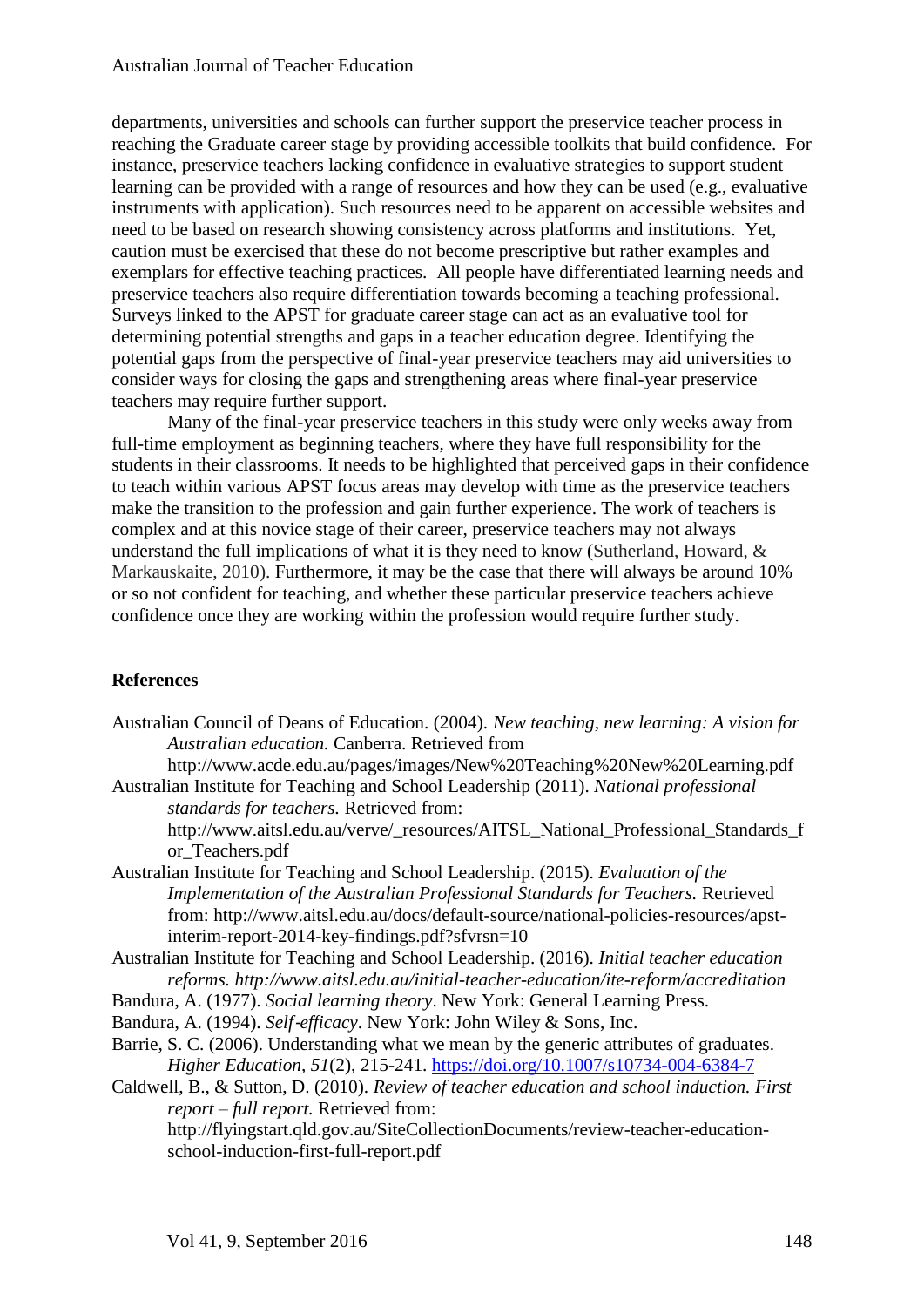- Creswell, J. W. (2014). *Educational research: Planning, conducting, and evaluating quantitative and qualitative research* (5<sup>th</sup> Edn.). Upper Saddle River, NJ: Pearson Education Inc.
- Creswell, J. W. (2009). Editorial: Mapping the field of mixed methods research. *Journal of Mixed Methods Research*, *3*(2), 95-108. <https://doi.org/10.1177/1558689808330883>
- Cripps Clark, J., & Walsh, J. (2002, November). *Elements of a model of effective teachers.* Paper presented at the annual conference of the Australian Association for Research in Education, Brisbane, Australia
- Dellinger, A. B., Bobbett, J. J., Olivier, D. F., & Ellett, C. D. (2008). Measuring teachers' self-efficacy beliefs: Development and use of the TEBS-Self. *Teaching and Teacher Education*, *24*(3), 751-766. <https://doi.org/10.1016/j.tate.2007.02.010>
- Department of Education and Training. (2011). *Government response to the review of teacher education*. Brisbane: Queensland Government. Retrieved from [http://education.qld.gov.au/students/higher-education/resources/govt-reponse-review](http://education.qld.gov.au/students/higher-education/resources/govt-reponse-review-teacher-education-school-induction.pdf)[teacher-education-school-induction.pdf](http://education.qld.gov.au/students/higher-education/resources/govt-reponse-review-teacher-education-school-induction.pdf)
- Department of Education and Workplace Relations [DEEWR]. (2010). *Smarter schools national partnership*. Retrieved from<http://smarterschools.gov.au/about-project>
- Connell, R. (2009). Good teachers on dangerous ground: Towards a new view of teacher quality and professionalism. *Critical studies in education*, *50*(3), 213-229. <https://doi.org/10.1080/17508480902998421>
- Donnelly, K., & Wiltshire, K. (2014). *Review of the Australian Curriculum: Final report.*  Canberra ACT: Australian Government Department of Education.
- Fantilli, R. D., & McDougall, D. E. (2009). A study of novice teachers: Challenges and supports in the first years. *Teaching and teacher education*, *25*(6), 814-825. <https://doi.org/10.1016/j.tate.2009.02.021>
- Giallo, R., & Little, E. (2003). Classroom behaviour problems: The relationship between preparedness, classroom experiences, and self-efficacy in graduate and student teachers. *Australian Journal of Educational & Developmental Psychology, 3*, 21-34.
- Goodman, R., Meltzer, H., & Bailey, V. (1998). The strengths and difficulties questionnaire: A pilot study on the validity of the self-report version. *European child & adolescent psychiatry*, *7*(3), 125-130. <https://doi.org/10.1007/s007870050057>
- Hattie, J. (2003, October). *Teachers make a difference. What is the research evidence*? Paper presented at the Australian Council for Educational Research Conference, Auckland, New Zealand.
- Hattie, J. (2013). *Visible learning: A synthesis of over 800 meta-analyses relating to achievement*. Routledge.
- Hittleman, D. R., & Simon, A. J. (2006). *Interpreting educational research: An introduction for consumers of research.* Upper Saddle River, NJ: Prentice-Hall.
- House of Representatives Standing Committee on Educational and Vocational Training [HRSCEVT]. (2007). *Top of the class: Report on the inquiry into teacher education*. Canberra: The Parliament of the Commonwealth of Australia.
- Hudson, P. (2009). How can preservice teachers be measured against advocated professional teaching standards? *Australian Journal of Teacher Education, 34*(5), 65-73. <https://doi.org/10.14221/ajte.2009v34n5.6>
- Hudson, S. M. (2011). *Preservice teachers' perceptions of their middle schooling teacher preparation: a sample of the Australian context* (Doctoral dissertation, Southern Cross University).
- Ivankova, N. V., Creswell, J. W., & Stick, S. L. (2006). Using mixed-methods sequential explanatory design: from theory to practice. *Field Methods, 18*(1), 3. <https://doi.org/10.1177/1525822X05282260>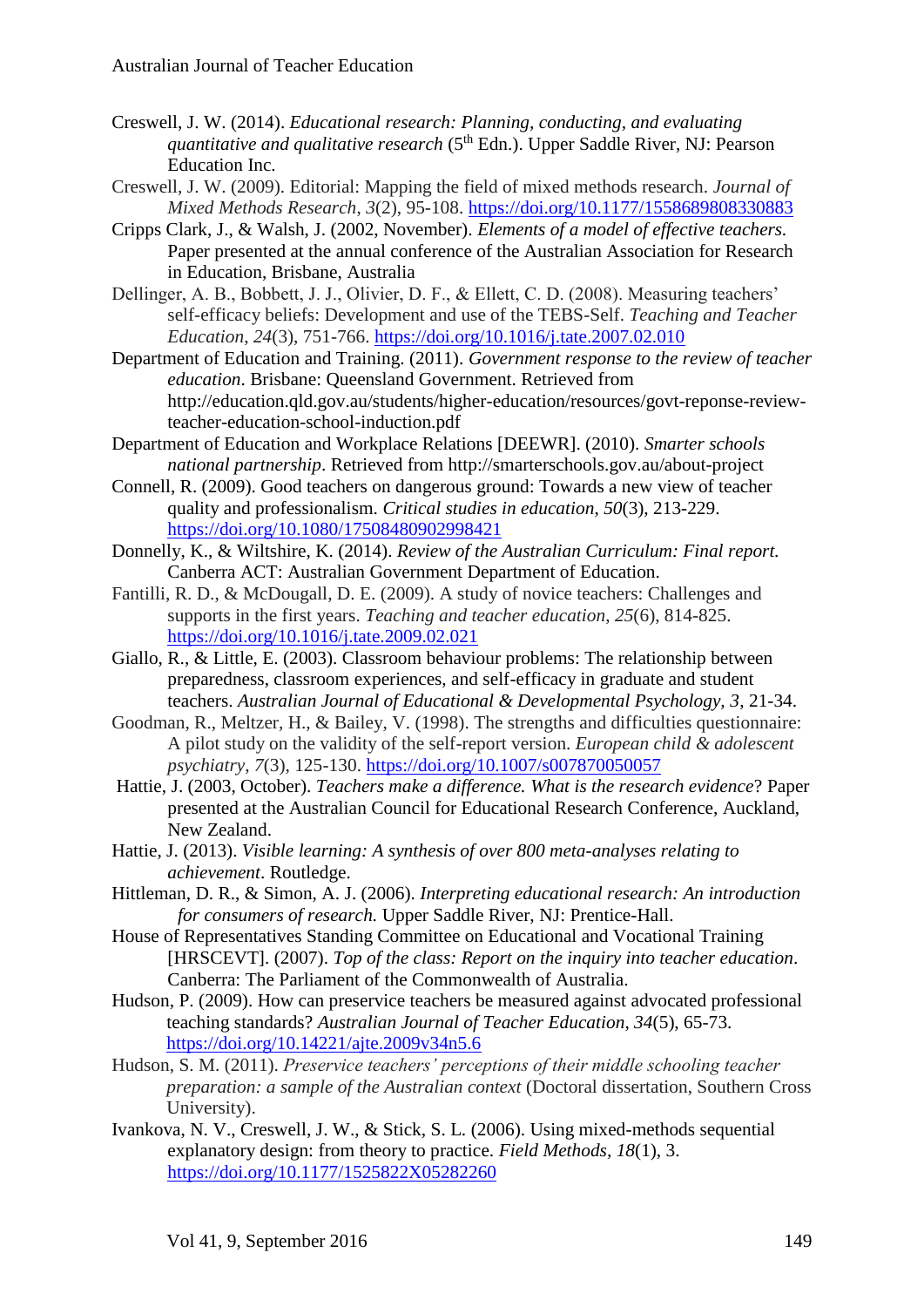- Jamieson-Proctor, R., Burnett, P. C., Finger, G., & Watson, G. (2006). ICT integration and teachers' confidence in using ICT for teaching and learning in Queensland state schools. *Australasian Journal of Educational Technology*, *22*(4), 511-530. <https://doi.org/10.14742/ajet.1283>
- Jamieson-Proctor, R., & Finger, G. (2006). Relationship between pre-service and practising teachers' confidence and beliefs about using ICT. Australian Educational Computing - Special Conference Edition. *Journal of the Australian Council for Computers in Education*, *21*(2).
- Marsh, H. W., & Roche, L. A. (1997). Making students' evaluations of teaching effectiveness effective: The critical issues of validity, bias, and utility. *American Psychologist*, *52*(11), 1187. <https://doi.org/10.1037/0003-066X.52.11.1187>
- Marshall, G., Cole, P., & Zbar, V. (2012). *Teacher performance and development in Australia: A mapping and analysis of current practice*. Retrieved from [http://www.aitsl.edu.au/docs/default-source/professional-growth](http://www.aitsl.edu.au/docs/default-source/professional-growth-resources/performance-and-development-resources/teacher_perf__dev_aus_aitsl.pdf?sfvrsn=4)[resources/performance-and-development](http://www.aitsl.edu.au/docs/default-source/professional-growth-resources/performance-and-development-resources/teacher_perf__dev_aus_aitsl.pdf?sfvrsn=4)[resources/teacher\\_perf\\_\\_dev\\_aus\\_aitsl.pdf?sfvrsn=4](http://www.aitsl.edu.au/docs/default-source/professional-growth-resources/performance-and-development-resources/teacher_perf__dev_aus_aitsl.pdf?sfvrsn=4)
- Masters, G. N. (2009). *A shared challenge: Improving literacy, numeracy and science learning in Queensland primary school.* Camberwell, Victoria: Australian Council for Educational Research.
- Ministerial Council on Education, Employment, Training and Youth Affairs (MCEETYA). (2003). *A national framework for professional standards for teaching: Teach quality and educational leadership taskforce.* Melbourne: MCEETYA.
- O'Meara, J., & MacDonald, D. (2004). Power, prestige and pedagogic identity: A tale of two programs recontextualizing teacher standards. *Asia-Pacific Journal of Teacher Education*, *32*(2), 111-127. <https://doi.org/10.1080/1359866042000234214>
- Pajares, F. (2003). Self-efficacy beliefs, motivation, and achievement in writing: A review of the literature. *Reading &Writing Quarterly*, *19*(2), 139-158. <https://doi.org/10.1080/10573560308222>
- Pajares, F. (1992). Teachers' beliefs and educational research: Cleaning up a messy construct. *Review of Educational Research, 62*(3), 307-332. <https://doi.org/10.3102/00346543062003307>
- Pillen, M., Beijaard, D., & Brok, P. D. (2013). Tensions in beginning teachers' professional identity development, accompanying feelings and coping strategies. *European Journal of Teacher Education*, *36*(3), 240-260. <https://doi.org/10.1080/02619768.2012.696192>
- Russell-Bowie, D. (2011). A comparison of primary generalist preservice teachers' background and confidence in visual arts education across five countries. *Australian Art Education*, *34*(1), 99.
- Sutherland, L., Howard, S., & Markauskaite, L. (2010). Professional identity creation: Examining the development of beginning preservice teachers' understanding of their work as teachers. *Teaching and teacher education*, *26*(3), 455-465. <https://doi.org/10.1016/j.tate.2009.06.006>
- Teacher Education Ministerial Advisory Group. (2014). *Action now: Classroom ready teachers.* Retrieved from [http://www.studentsfirst.gov.au/teacher-education](http://www.studentsfirst.gov.au/teacher-education-ministerial-advisory-group)[ministerial-advisory-group](http://www.studentsfirst.gov.au/teacher-education-ministerial-advisory-group)
- Tschannen-Moran, M., & Hoy, A. W. (2007). The differential antecedents of self-efficacy beliefs of novice and experienced teachers. *Teaching and teacher Education*, *23*(6), 944-956. <https://doi.org/10.1016/j.tate.2006.05.003>